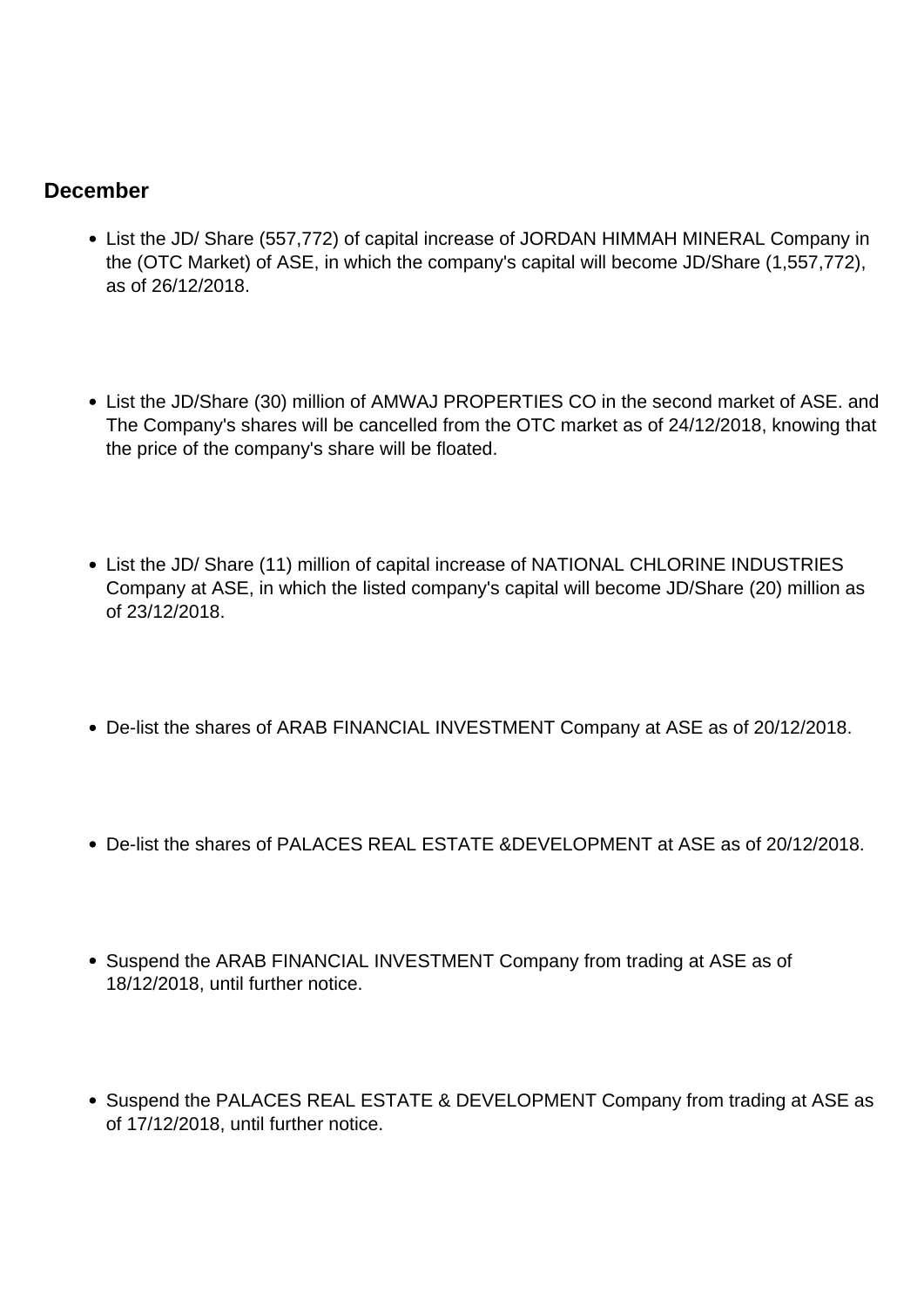- List the First Issue of the Islamic Sukuk of the JORDAN ISLAMIC SUKUK COMPANY FOR FINANCING GOVERNMENTAL PROJECT (Special Purpose Vehicle), issued on 17/10/2016 ,which amounted to (34,000) sakk with a par value of JD (1000)/ Sakk , with a total value of JD (34) million With an annual return of (3.01%) , as of 12/12/2018.
- Transfer the trading of the AL ISRAA FOR ISLAMIC FINANCE AND INVESTMENT Company at ASE from the Second Market to the Unlisted Securities Market (OTC) as of 5/12/2018. with a floated price.

# **November**

- Float the opening price for AL– BILAD SECURITIES AND INVESTMENT Company, in ASE as of 29/11/2018.
- Resume the trading of JOARAN CHEMICAL INDUSTRIES Company's in the ASE after providing the ASE with the required financial statements as of 12/11/2018.
- Resume the trading of ARAB FINANCIAL INVESTNENTS Company in ASE after completing the procedures of decreasing the listed capital from JD/Share (10) million to JD /Share (4) million by returning cash to the shareholders as of 11/11/2018. With a reference price of JD (1.78).
- List JD/Share (15,000,000) of COMPREHENSIVE ULTIPLE TRANSPORTATIONS CO, in the second market in ASE and the company's shares will be canceled from OTC market as of 7/11/2018, knowing that price of the company's share will be floated.
- Suspend the trading of the ARAB FINANCIAL INVESTMENT Company in ASE as of 5/11/2018, until all capital reduction procedures are completed.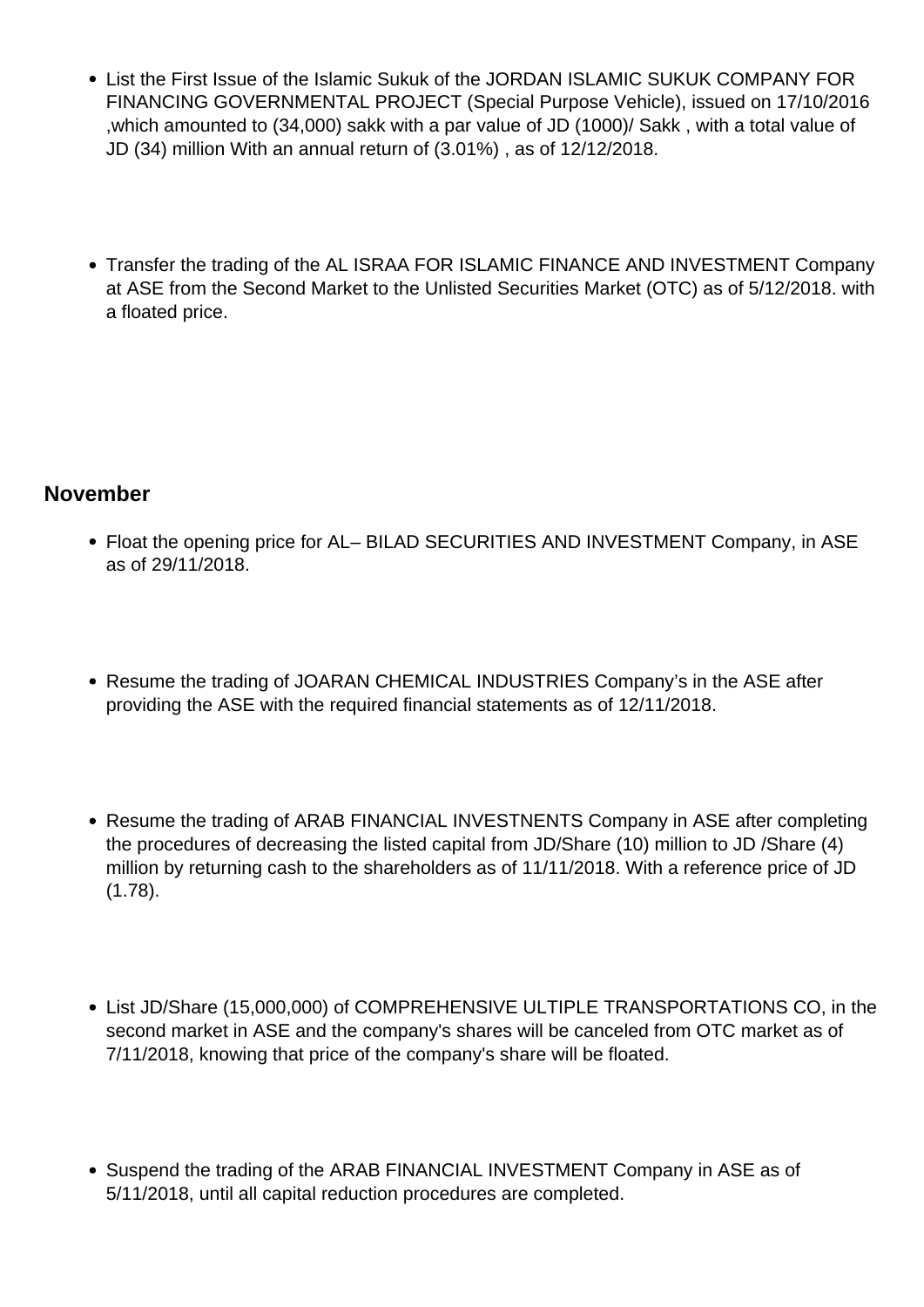- Resume the trading of INTERMEDIATE PETROCHEMICALS INDUSTRIES in the ASE after providing the ASE with the required financial statements as of 4/11/2018.
- Resume the trading of THE MEDITERRANEAN & GULF INSURANCE COMPANY– JORDAN in the ASE after providing the ASE with the required financial statements as of 4/11/2018.
- Continue suspending the shares of JORDAN INSURANCE Company in ASE for not providing the ASE with its quarterly reviewed interim financial statements for the period ended 30/9/2018 as of 1/11/2018.
- Suspend the trading of the INTERMEDIATE PETROCHEMICALS INDUSTRIES in ASE for not providing the ASE with its reviewed interim financial statements for the period ended on 30/9/2018 as of 1/11/2018 , the company will remain suspended until providing the ASE with the required financial statements.
- Suspend the trading of the JORDAN CHEMICAL INDUSTRIES in ASE for not providing the ASE with its reviewed interim financial statements for the period ended on 30/9/2018 as of 1/11/2018, the company will remain suspended until providing the ASE with the required financial statements.
- Suspend the trading of the THE MEDITERRANEAN & GULF INSURANCE COMPANY -JORDAN in ASE for not providing the ASE with its reviewed interim financial statements for the period ended on 30/9/2018 as of 1/11/2018 , the company will remain suspended until providing the ASE with the required financial statements.
- Suspend the shares of THE JORDAN CEMENT FACTORIES Company in ASE from trading for one trading session as of 1/11/2018. As trading on the company's shares shall be resumed regularly as of 4/11/2018.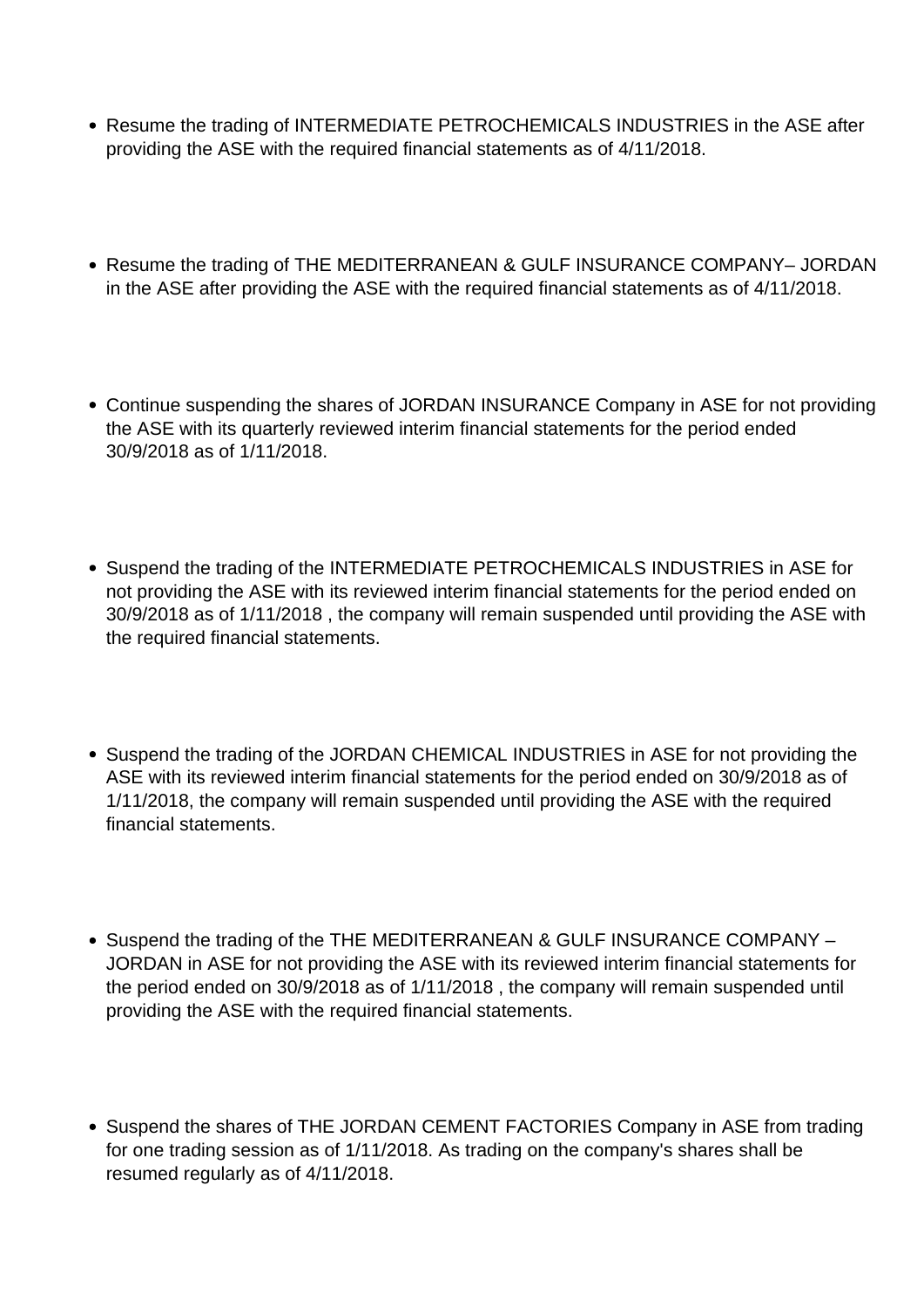Suspend the shares of UNITED IRON & STEEL MANUFACTURING Company from trading in ASE for one trading session as of 1/11/2018, As trading on the company's shares shall be resumed regularly as of 4/11/2018.

#### **October**

- List the bonds emanating from re- opening the Fifteenth issue for the First time of the Treasury Bonds for the year 2018 in the ASE as of 24/10/2018. The maturity date is 15/8/2028 the issue was re-opened to become a total value of JD (175) million and (6.737%) interest rate.
- List the Seventeenth issue of Treasury Bonds for the year 2018 in the ASE as of 21/10/2018. The maturity date is 18/9/2020, the total value of JD (150) million and (4.608%) interest rate, with a par value of JD (1000).
- List the Twentieth issue of Treasury Bills for the year of 2018?in the ASE as of 21/10/2018. The maturity date is 23/9/2019; the total value is JD (25) million, with a par value of JD (1000).
- List the Nineteenth issue of Treasury Bills for the year of 2018?in the ASE as of 21/10/2018. The maturity date is 23/3/2019; the total value is JD (25) million, with a par value of JD (1000).
- List the Eighteenth issue of Treasury Bills for the year of 2018?in the ASE as of 21/10/2018. The maturity date is 23/12/2018; the total value is JD (25) million, with a par value of JD (1000).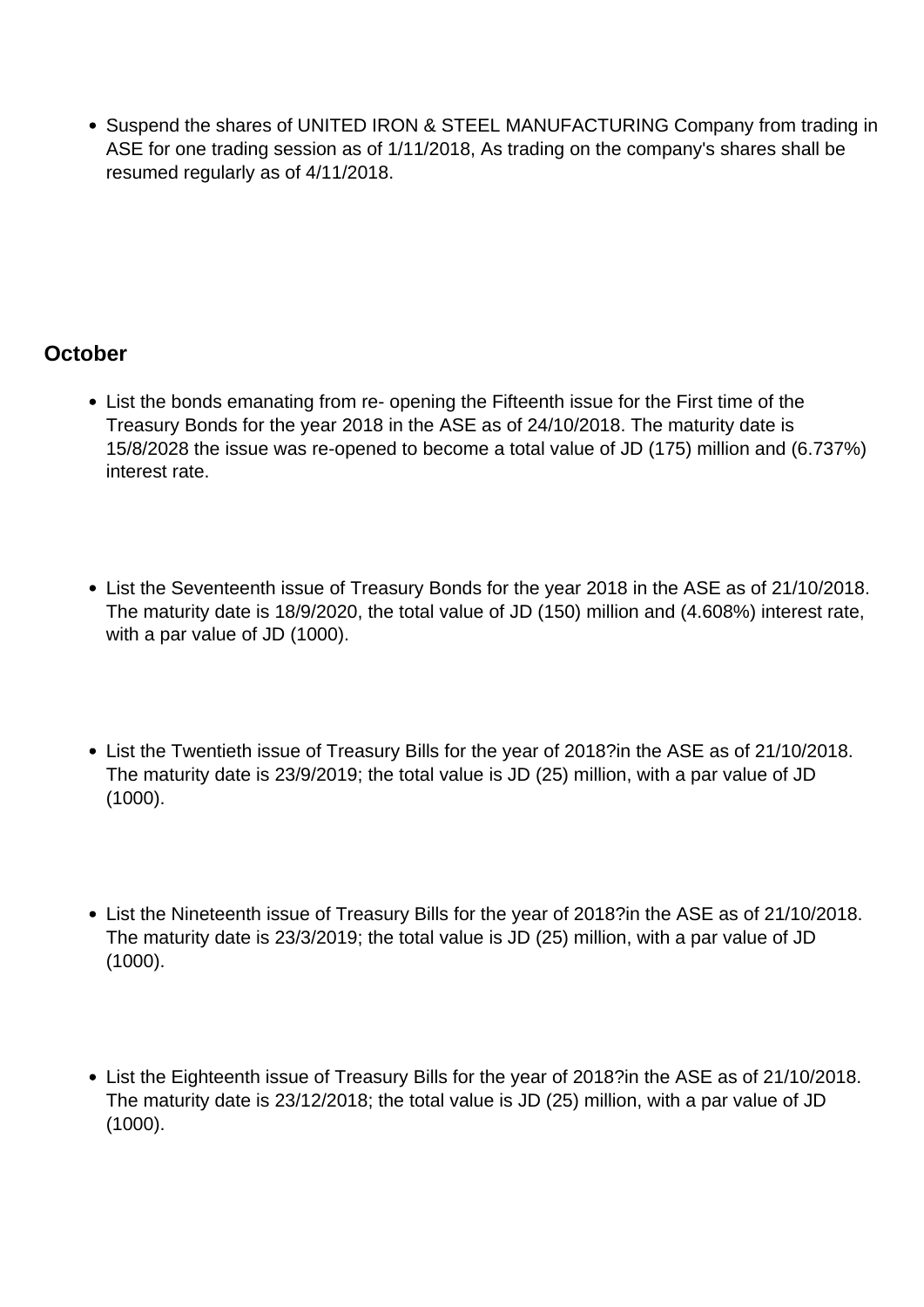- List the bonds emanating from re-opening the Sixteenth issue for the Second time of the Treasury Bonds for the year 2018 in the ASE as of 16/10/2018. The maturity date is 26/8/2025the issue was re-opened to become a total value of JD (200) million and (6.271%) interest rate.
- List the bonds emanating from re-opening the Fourteenth issue for the first time of the Treasury Bonds for the year 2018 in the ASE as of 16/10/2018. The maturity date is 19/7/2021 the issue was re-opened to become a total value of JD (175) million and (4.719%) interest rate.
- List the bonds emanating from re-opening the Sixteenth issue for the first time of the Treasury Bonds for the year 2018 in the ASE as of 14/10/2018. The maturity date is 26/8/2025 the issue was re-opened to become a total value of JD (150) million and (6.271%) interest rate.
- List the bonds emanating from re-opening the Thirteenth issue for the second time of the Treasury Bonds for the year 2018 in the ASE as of 14/10/2018. The maturity date is 15/7/2023 the issue was re-opened to become a total value of JD (200) million and (5.674%) interest rate.
- Increase JD /Share (14,972,503) capital of the MIDDLE EAST COMPLEX FOR ENG ELECTRONICS & HEAVY INDUSTRIES Company in ASE in which. The company's capital will become JD/Share (39,972.503) in OTC market as of 11/10/2018.
- List the Sixteenth issue of Treasury Bonds for the year 2018 in the ASE as of 2/10/2018. The maturity date is 26/8/2025, the total value of JD (100) million and (6.271%) interest rate, with a par value of JD (1000).
- List the Fifteenth issue of Treasury Bonds for the year 2018 in the ASE as of 2/10/2018. The maturity date is 15/8/2028, the total value of JD (100) million and (6.737%) interest rate, with a par value of JD (1000).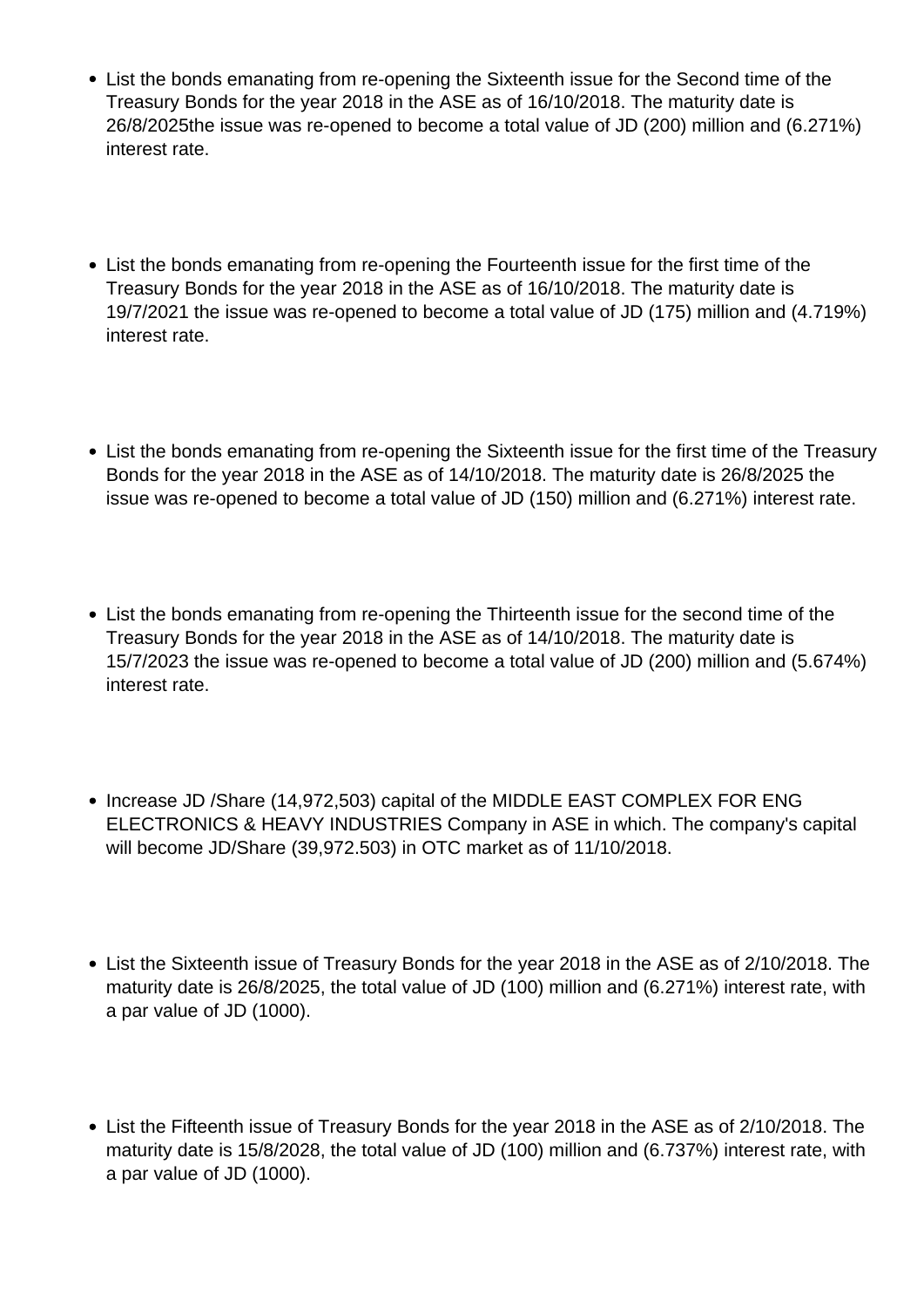- List the Seventeenth issue of Treasury Bills for the year of 2018?in the ASE as of 2/10/2018. The maturity date is 15/8/2019; the total value is JD (25) million, with a par value of JD (1000).
- List the Sixteenth issue of Treasury Bills for the year of 2018?in the ASE as of 2/10/2018. The maturity date is 15/2/2018; the total value is JD (25) million, with a par value of JD (1000).

# **September**

- List the bonds emanating from re- opening the 13th issue of the Treasury Bonds for the year 2018 in the ASE and Maturity Date of 15/7/2023 to become (150,000) bonds instead of (50,000) with a total value of JD (150) million as of 30/9/2018.
- Change the name of "ARABIAN AVIATION INVESTMENT" to "JORDANIAN MUTUAL FUNDS MANAGEMENT COMPANY", as well as changing its symbol from ARAV to FUND, noting that the ASE will change the sectoral classification of the company from "Transportation" sector to "Diversified Financial Services" sector, as of 24/9/2018, knowing that the Company's Code (141218) will remain the same without any changes.
- Resume the trading on WINTER VALLEY TOURISM INVESTMENT Company's shares in the OTC as of 27/9/2018 with a reference price of JD (0.43).
- List the shares of SHEBA METAL CASTING (SHBA) Company's increase with a value of JD/share (159,552) to be (1,159,552) JD/share as of 12/9/2018.
- Suspend the WINTER VALLEY TOURISM INVESTMENT (WIVA) Company from trading at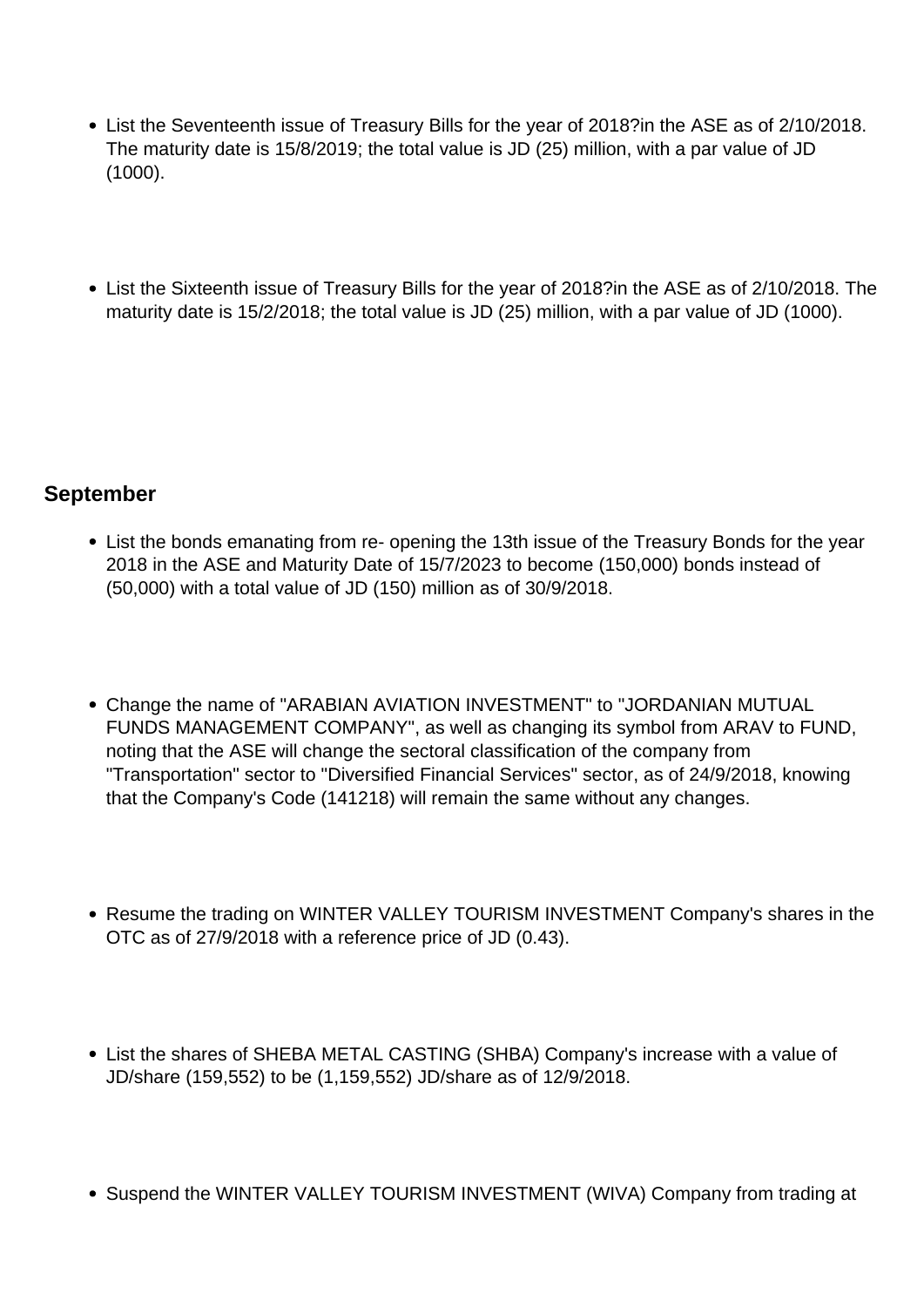the ASE as of 3/9/2018 until all capital reduction procedures are completed as well as approving them from the official bodies concerned.

- Cancel the trading on the JORDAN PRESS FOUNDATION/ALRA'I Company (PRES) from the OTC market and resume it in the second market with a floated reference price as of 2/9/2018.
- Cancel the trading on the JORDAN PROJECTS FOR TOURISM DEVELOPMENT Company (JPTD) from the OTC market and resume it in the second market with a floated reference price as of 2/9/2018.

# **August**

- Floating the Opening price for JORDANIAN CO. FOR DEVELOPING & FINANCIAL INVESTMENT, as of 29/8/2018.
- List the Third Issue of bonds of the BIDAR TRADING & INVESTMENT Company in the ASE issued on 12/6/2018 which amounted to (50) bonds with a nominal value of JD(100.000) per bond , total value of JD(5) million and a fixed annual interest rate of (7.25%) as of 28/8/2018 .
- List the 14th issue of Treasury Bills for the year 2018 in the ASE as of 27/8/2018. The maturity date is 15/10/2018; the total value is JD (25) million.
- Transfer the trading of COMPREHENSIVE MULTIPLE PROJECT Company shares in the ASE from the Second Market to the OTC market as of 27/8/2018 for at least three months.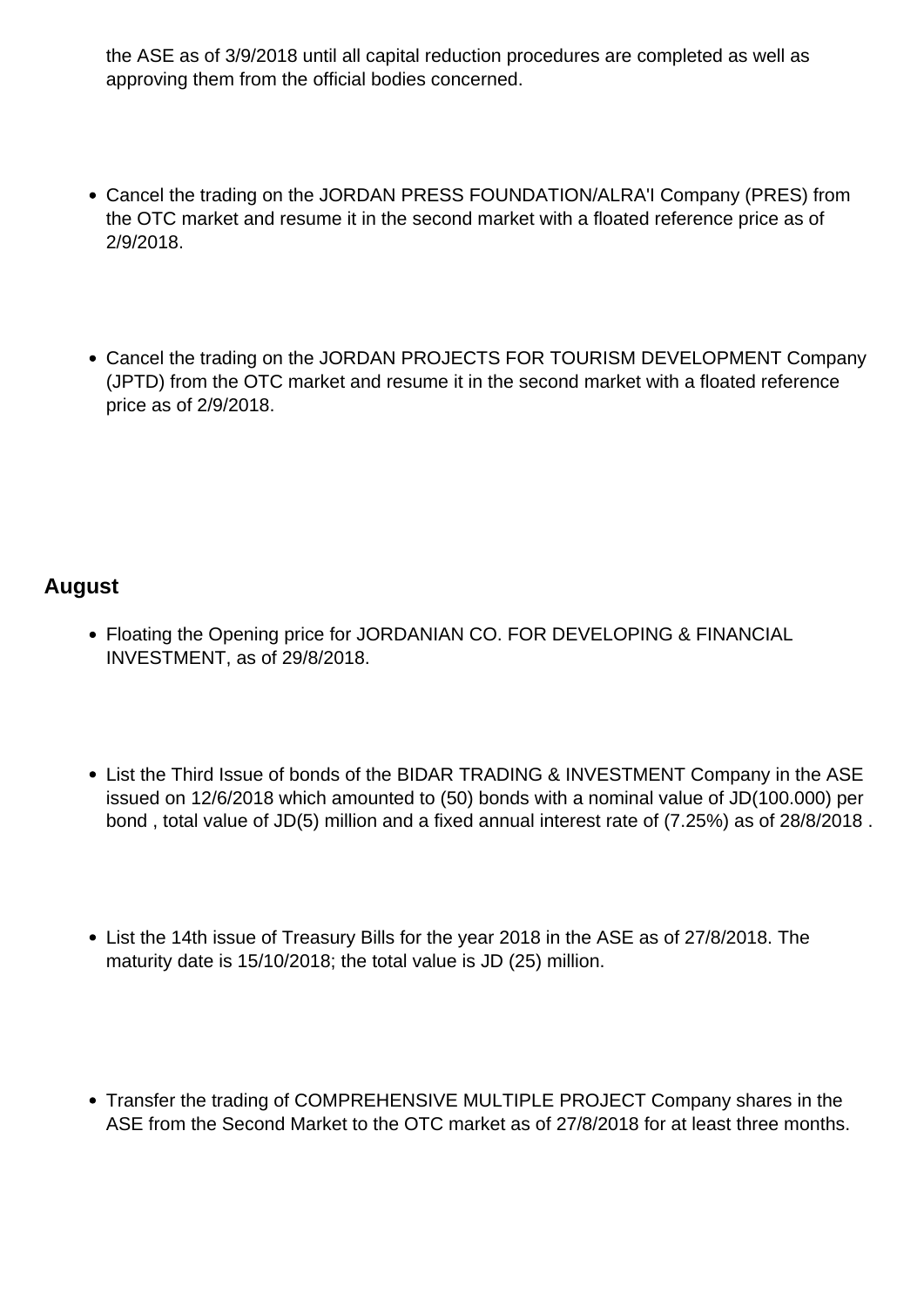- List the bonds emanating from re- opening the 12th issue for the first time of the Treasury Bonds for the year 2018 in the ASE as of 27/8/2018. The maturity date is 12/6/2028 The issue was re-opened to become a total value of JD (200) million and (6.680%) interest rate.
- List the bonds emanating from re- opening the 10th issue for the second time of the Treasury Bonds for the year 2018 in the ASE as of 27/8/2018. The maturity date is 24/5/2028 The issue was re-opened to become a total value of JD (200) million and (4.459%) interest rate.
- List the 14 th issue of Treasury Bonds for the year 2018 in the ASE as of 27/8/2018. The maturity date is 19/7/2021 , the total value of JD (100) million and (4.719%) interest rate.
- List the 13th issue of Treasury Bonds for the year 2018 in the ASE as of 27/8/2018. The maturity date is 15/7/2023 , the total value of JD (50) million and (5.674%) interest rate.
- List the 15th issue of Treasury Bills for the year 2018 in the ASE as of 27/8/2018. The maturity date is 15/1/2019; the total value is JD (25) million.
- Resume the trading of THE MEDITERRANEAN & GULF INSURANCE- JORDAN in the ASE as of 15/8/2018 after providing the ASE with the required financial statements .
- Resume the trading of JORDAN INVESTMENT & TOURISM in the ASE after decrease the list capital from JD/Share (7.5) million to JD/Share (5) million by redeeming its accumulated losses as of 9/8/2018 with a reference price of JD (1.58).
- List the 12 th issue of Treasury Bills for the year of 2018?in the ASE as of 8/8/2018. The maturity date is 19/9/2018; the total value is JD (25) million.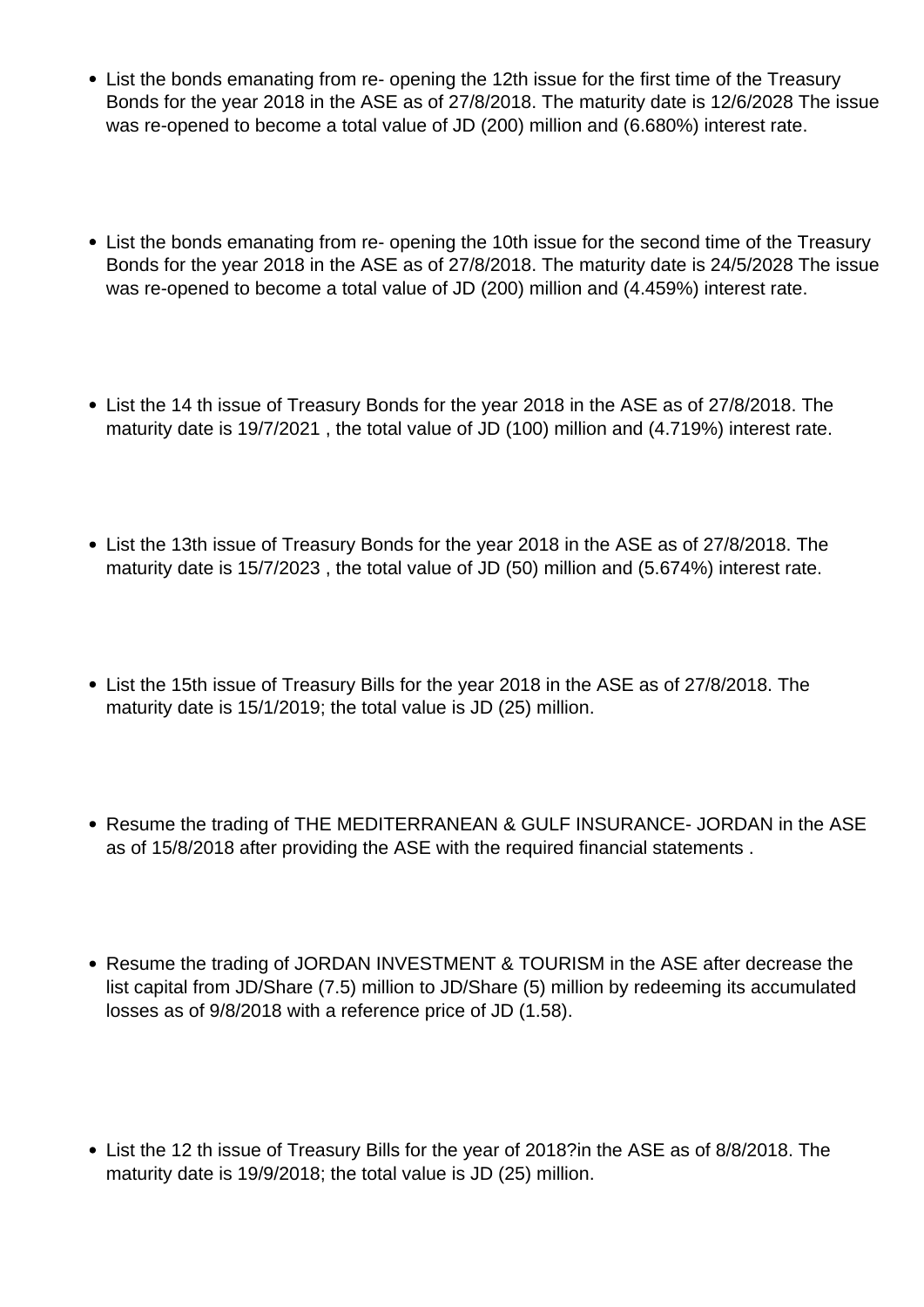- Suspend the MEDITERRANEAN & GULF INSURANCE Company from trading in the ASE as of 1/8/2018 for not providing the ASE with the reviewed interim financial statements for the period ended on 30/6/2018, where the company will remain suspended until providing the required financial statement
- Continue the Suspension of ALISRAA FOR ISLAMIC FINANCE AND INVESTMENT COMPANY in the ASE as of 1/8/2018, for not providing the ASE with the reviewed interim financial statements for the period ended on 30/6/2018.
- List JD / Share (30) million of AI-EQBAL INVESTMENT Company in the ASE, capital increase which emanated from capitalization of JD (30) million from the retained earnings in which. The company's listed capital will become/Share (60) million as of 1/8/2018, with a reference price of JD (14.36).

# **July**

- Suspending the trading of the JORDAN INSURANCE COMPANY, as of 30/7/2018, until further notice.
- List the bonds emanating from re-opening the eleventh issue for the first time of the Ttreasury bonds for the year 2018, the maturity date will be 10/6/2025, , its value after re-opening will be JD (150) million with (6.099%) as an interest rate by 31/7/2018.
- List the bonds emanating from re-opening the tenth issue for the first time of the Ttreasury bonds for the year 2018, the maturity date will be 24/5/2021, , its value after re-opening will be JD (100) million with (4.459%) as an interest rate by 31/7/2018.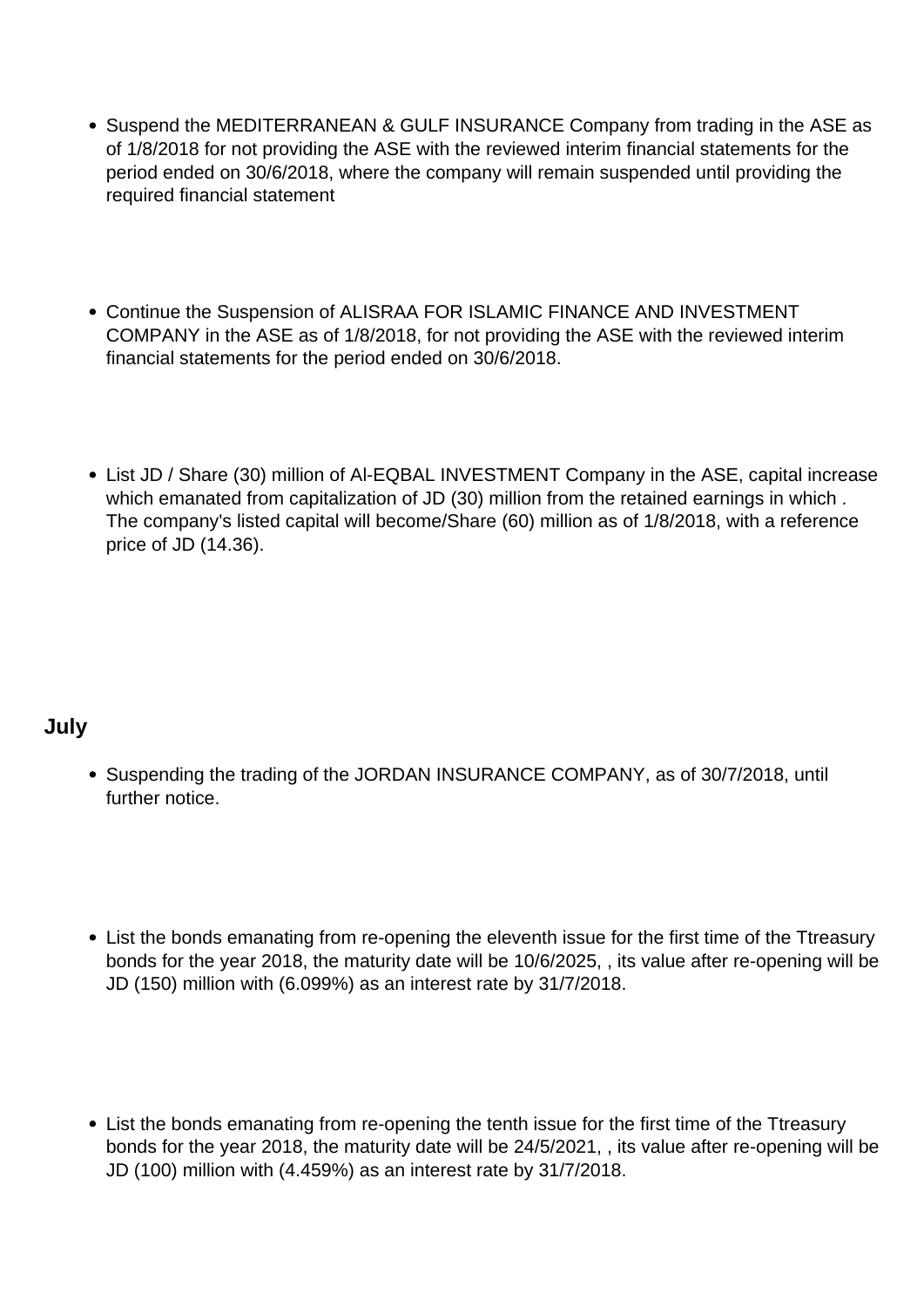- List the bonds emanating from re-opening the ninth issue for the Second time of the Ttreasury bonds for the year 2018, the maturity date will be 20/5/2023, , its value after re-opening will be JD (200) million with (5.505%) as an interest rate by 31/7/2018.
- List the bonds emanating from re-opening the Sixth issue for the first time of the Ttreasury bonds for the year 2018, the maturity date will be 18/3/2028, , its value after re-opening will be JD (200) million with (6.810%) as an interest rate by 31/7/2018.
- List the bonds emanating from re-opening the fourth issue for the first time of the Ttreasury bonds for the year 2018, the maturity date will be 18/2/2025 , its value after re-opening will be JD (175) million with (6.284%) as an interest rate by 31/7/2018.
- List the bonds emanating from re-opening the Third issue for the first time of the Ttreasury bonds for the year 2018, the maturity date will be 11/2/2023 , its value after re-opening will be JD (150) million with (5.450%) as an interest rate by 31/7/2018.
- List the bonds emanating from re-opening the Third issue for the first time of the Ttreasury bonds for the year 2018, the maturity date will be 11/2/2023 , its value after re-opening will be JD (150) million with (5.450%) as an interest rate by 31/7/2018.
- Suspending the trading of the JORDAN INVESTMENT &TOURISM TRANSPORT ALFA Company, as of 24/7/2018, until all capital reduction procedures are completed.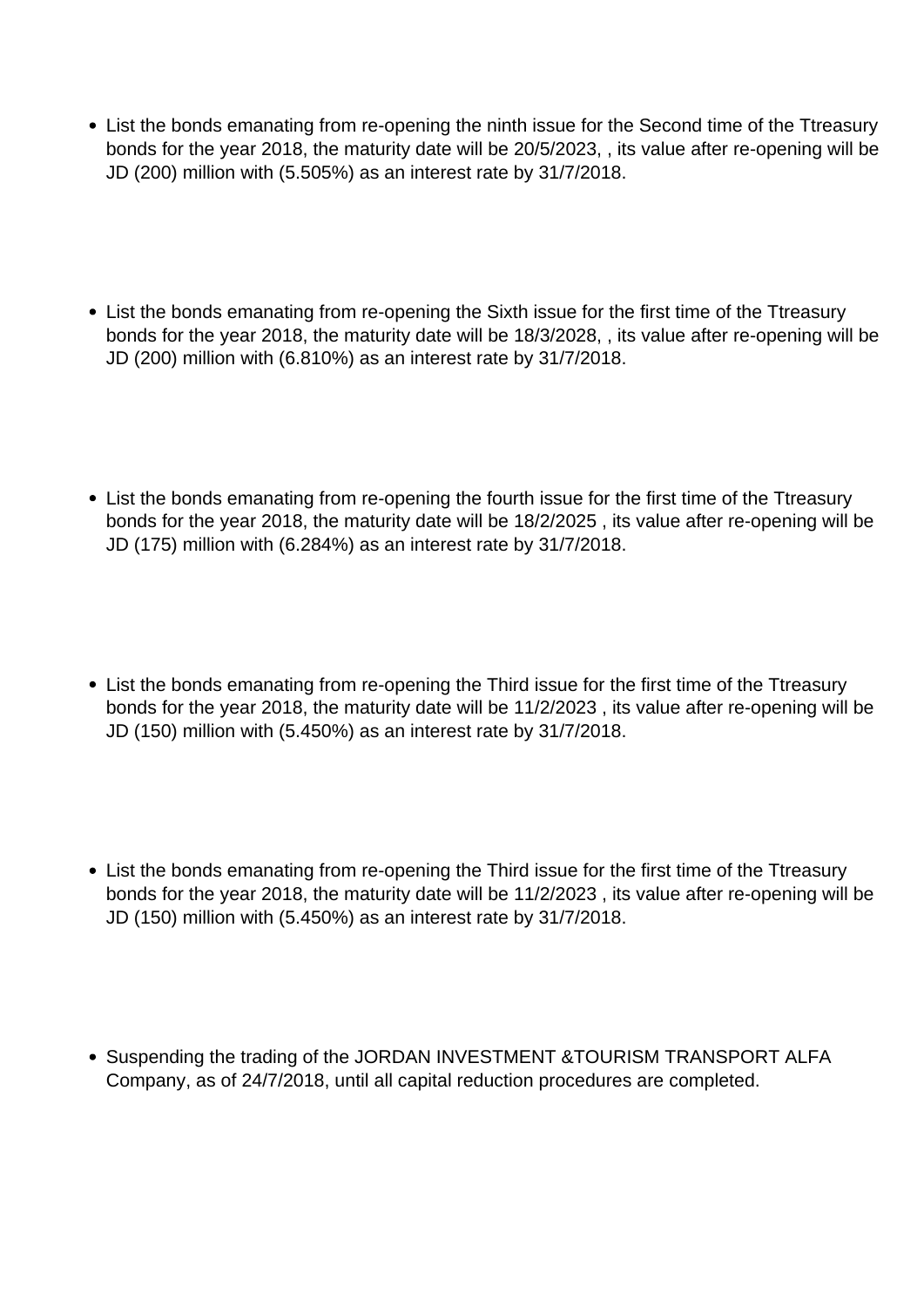- List the JD/shares (2,534,280) capital increase of EL- ZAY REDY WEAR MANUFACTURING Company. In which the capital of the aforementioned company will be JD/Share (11, 218, 309) million, as of 22/7/2018.
- List the Eleventh issue of Treasury Bills for the year 2018, The maturity date is 20/11/2018; the total value is (25) million. as of 17/7/2018.
- List the Tenth issue of Treasury Bills for the year 2018, The maturity date is 20/8/2018; the total value is (25) million. as of 17/7/2018.
- List the Eighth issue of Treasury Bills for the year 2018, The maturity date is 15/10/2018; the total value is (25) million. as of 17/7/2018.
- List the Twelfth issue of Treasury Bonds for the year 2018, The maturity date is 12/6/2028; the total value is (100) million and (6.680%) interest rate. as of 17/7/2018.
- List the Eleventh issue of Treasury Bonds for the year 2018 ,The maturity date is 10/6/2025; the total value is (100) million and (6.099%) interest rate, as of 17/7/2018.
- List the Tenth issue of Treasury Bonds for the year 2018, The maturity date is 24/5/2021; the total value is (50) million and (4.459%) interest rate. as of 17/7/2018.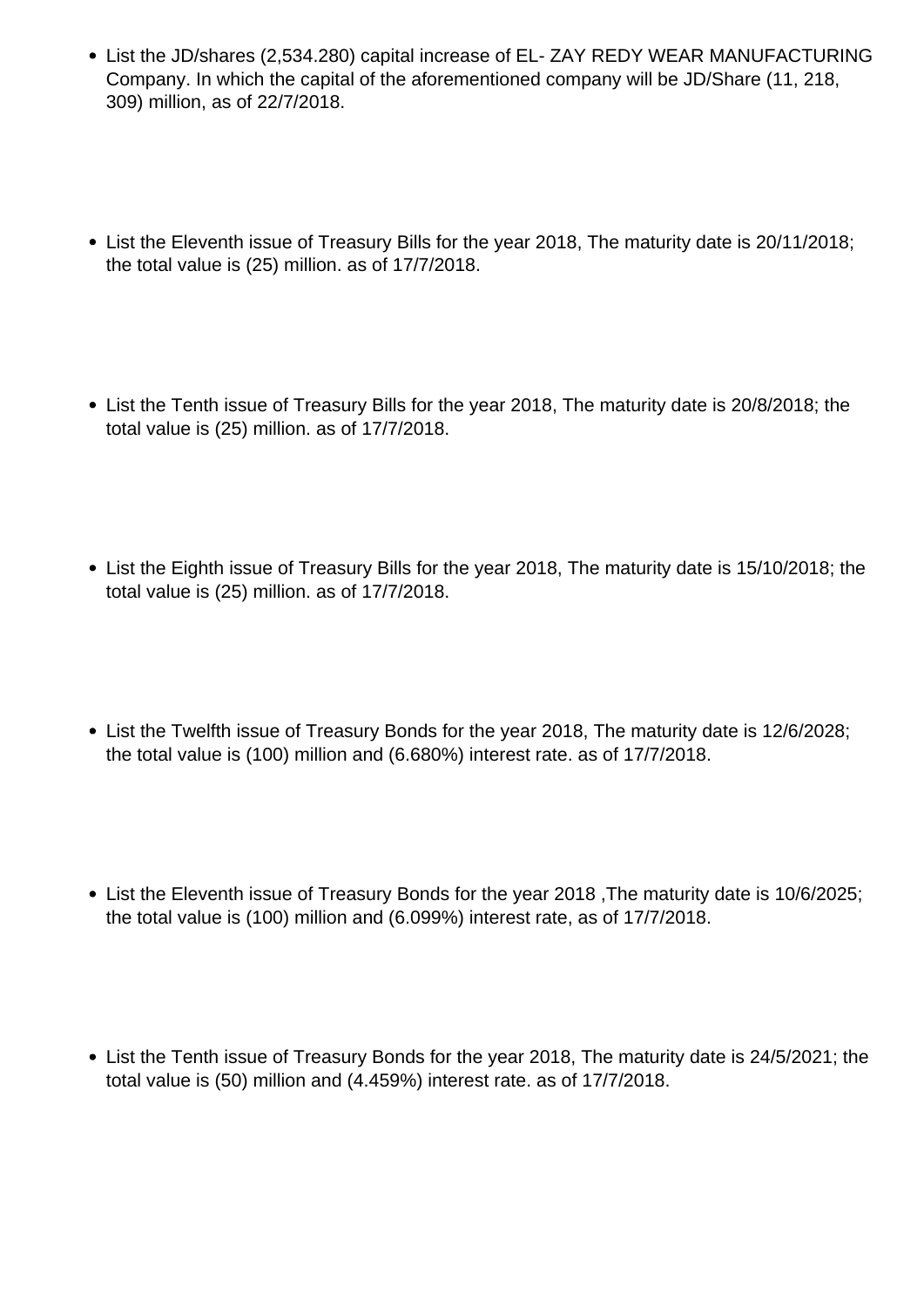- List the bonds emanating from re-opening the Ninth issue of the Ttreasury bonds for the year 2018, the maturity date will be 20/5/2023 , the total amount shall be JD (100) million instead of JD (50) million , with (5.505%) as an interest rate by 17/7/2018.
- Resuming the trading of the INTERNATIONAL BROKERAGE & FINANCIAL MARKETS Company as of 8/7/2018, With a reference price of JD (0.22).
- List JD/ Share (3,551,982) of ARAB COMPANY FOR INVESTMENT PROJECTS in the second market, and cancelling the Trading of the aforementioned Company's shares From the OTC Market, as of 5/7/2018. Knowing that the price of the company's share will be floated.
- Suspending the trading of the ALISRAA FOR ISLAMIC FINANCE AND INVESTMENT COMPANY as of 3/7/2018, until further notice.
- Suspending the trading of the INTERNATIONAL BROKERAGE & FINANCIAL MARKETS Company as of 3/7/2018, until all capital reduction procedures are completed.
- Remain Suspending the trading of AL-QARIA FOOD & VEGETABLE OIL INDUSTRIES Company, until further notice.
- Floating the Open price for JORDAN MORTGAGE REFINANCE Company, as of 2/7/2018.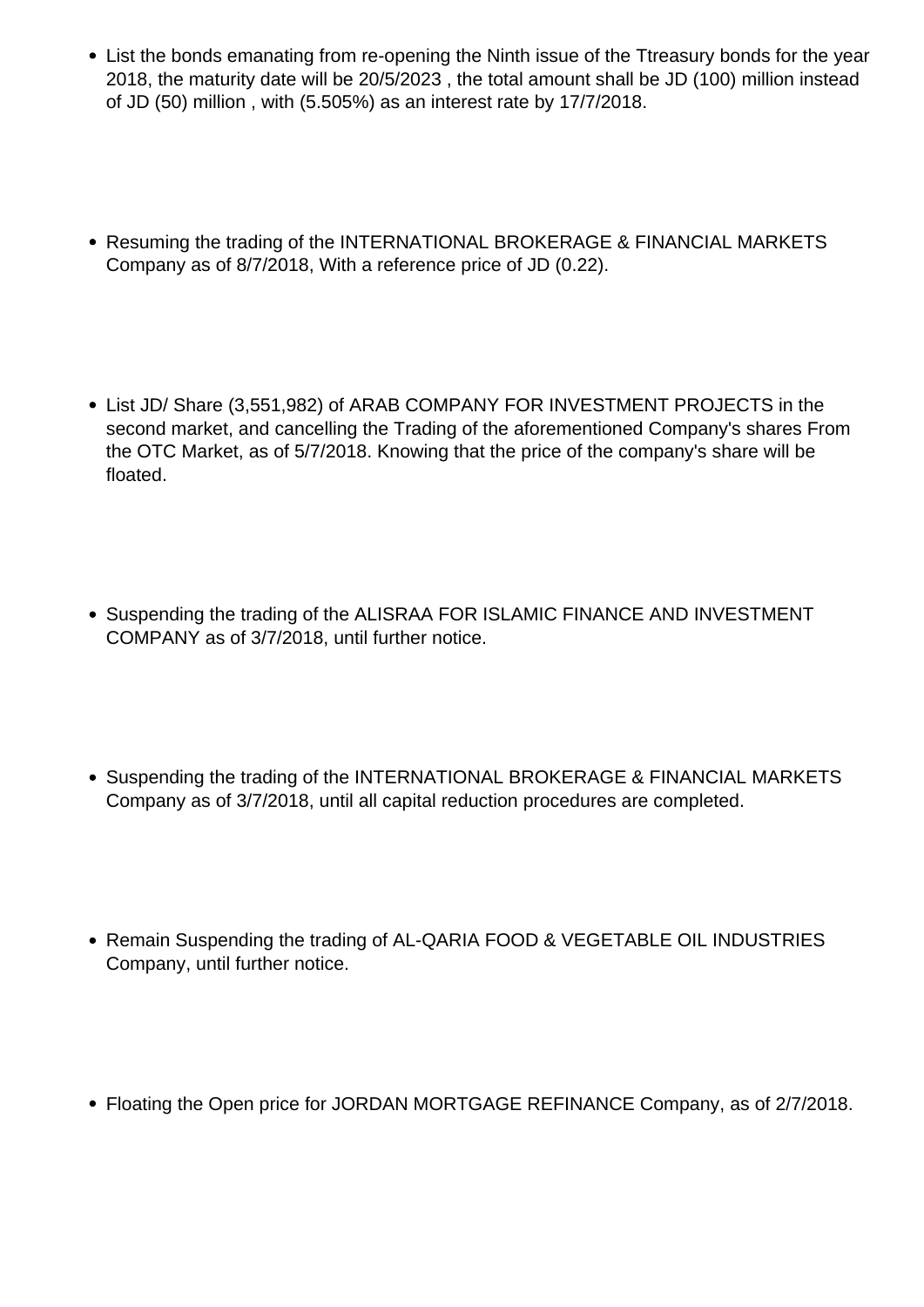#### **June**

- Suspended from trading of COMPREHENSIVE MULTIPLE PROJECT Company's as of 28/6/2018, until further notice.
- Allow the trading in the shares of JORDAN HIMMH MINERAL Company's capital increase which emanated from the capitalization of JD (500,000) from the issuance premium, in which the allowable for trading company's capital in the OTC market will become JD/Share (1) million as of 28/6/2018 , knowing that the company's share price will remain floated.
- Floating the Opening price for AFIA INTERNATIONAL COMPANY JORDAN Company's, as of 28/6/2018.
- Resummed the trading of shares of UNITED CABLE INDUSTRIES Company's as of 27/6/2018 , With a reference price of JD (0.57).
- List the JD/Share (1,050,000) capital increase of MIDDLE EAST INSURANCE Company, which emanated from the capitalization of JD (1,050,000) from the retained earnings in which the company's listed capital will become JD /Share (22,050,000) as of 13/6/2018, with a reference price of JD (1.52).
- List the JD/ Share (945,000) capital increase of THE CONSULTANT & INVESTMENT GROUP Company's, which emanated from the capitalization of JD (945,000) from the retained earnings in which the company's listed capital will become JD /Share (14,445,000 ) as of 13/6/2018, with a reference price of JD (1.87).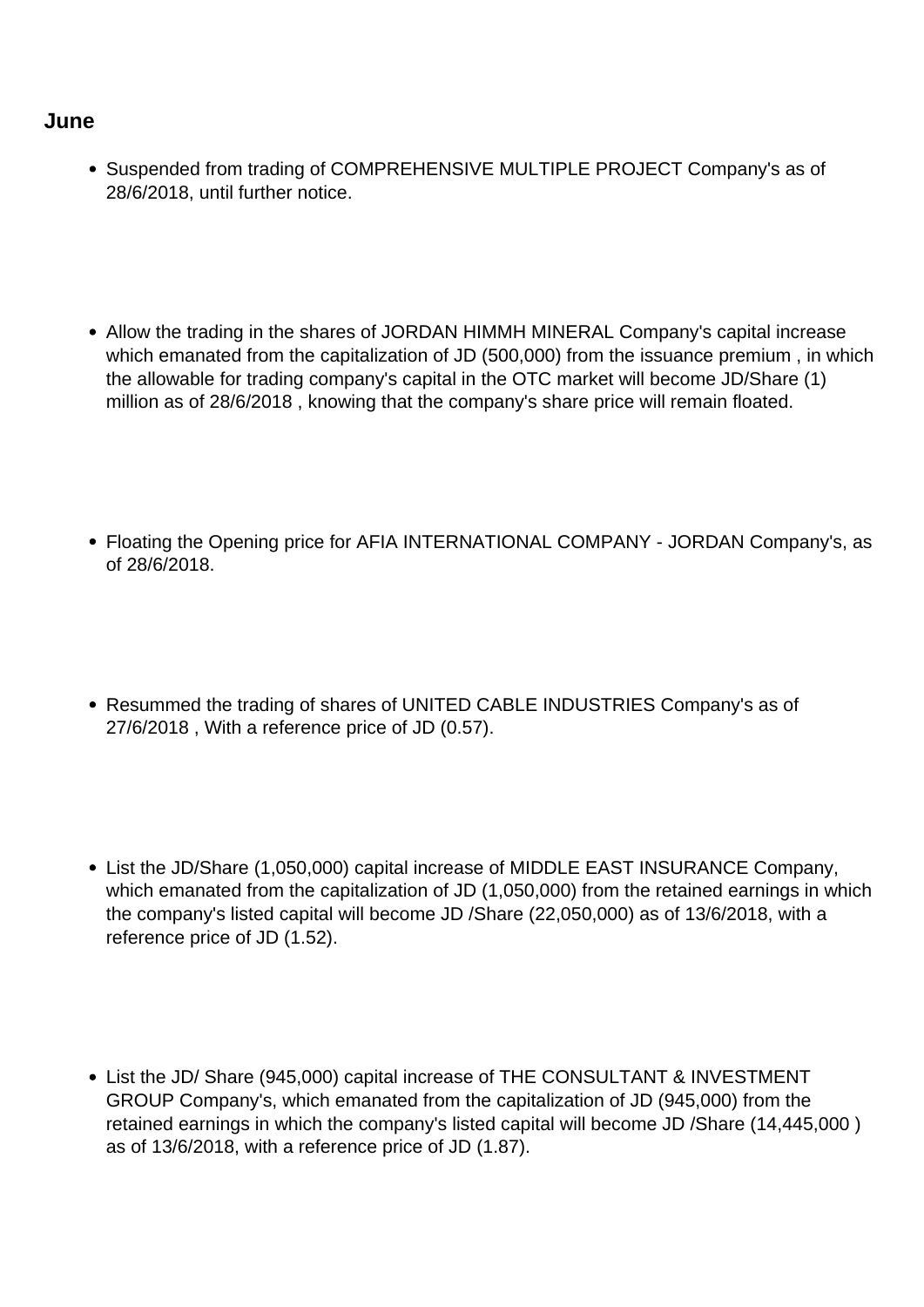- List the JD/Share (9,187,500) capital increase of JORDAN AHLI BANK Company's, which emanated from the capitalization of JD (9,187.500) from the voluntary reserve in which the company's listed capital will become JD /Share (192,937,500) as of 13/6/2018, with a reference price of JD (1.14).
- List the JD/ Share (3) million capital increase of SINIORA FOOD INDUSTRIES Company's, which emanated from the capitalization of JD (3)million from the retained earnings in which the company's listed capital will become JD /Share (25 ) million. as of 13/6/2018, with a reference price of JD (2.37).
- Suspended the trading of UNITED CABLE INDUSTRIES Company's as of 12/6/2018, until all capital reduction procedures are completed.

### **May**

- Transfer the trading of JORDAN PRESS FOUNDATION/ AL- RAI Company share's from the Second Market to the Unlisted Securities Market (OTC) as of 31/5/2018? for not providing the ASE with their interim Financial Statements for the period ended on 31/3/2018.
- Transfer the trading of JORDAN PROJECTS FOR TOURISM DEVELOPMENT Company share's from the Second Market to the unlisted Ssecurities market (OTC) as of 31/5/2018? for not providing the ASE with their interim Financial Statements for the period ended on 31/3/2018.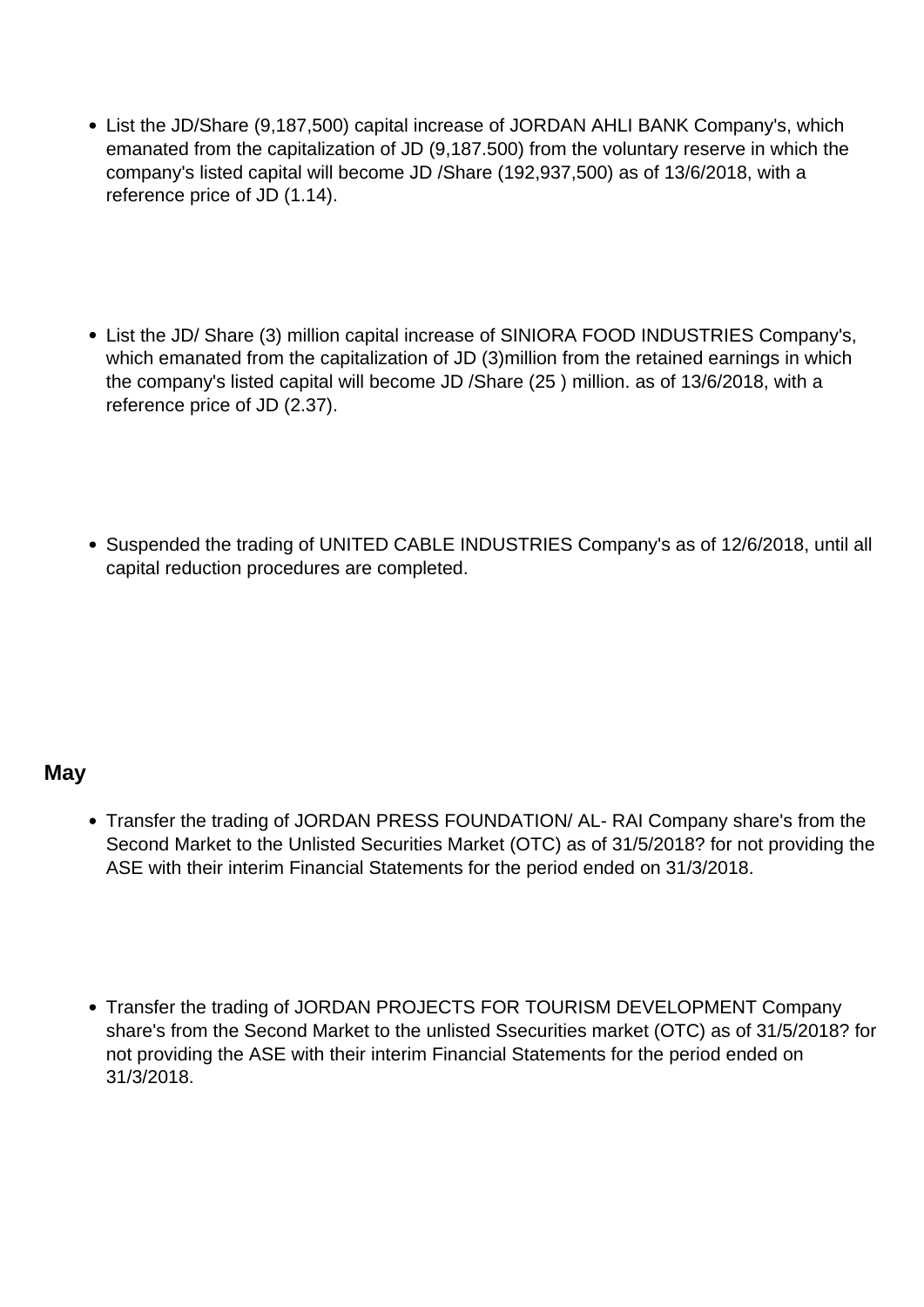- List the (33) million JD/shares capital increase of BLUE STONE (JORDAN) INVESTMENT in which the company's capital will become JD/Share (33.5) million in the uunlisted Ssecurities market (OTC) as of 31/5/2018.
- List the JD/ Share (2,507,189) capital increase of JORDAN ELECTRIC POWER Company? which emanated from capitalization of JD (2,507,189) from the retained earnings in which the company's listed capital will become JD /Share (86,080,154 ) as of 29/5/2018? with a reference price of JD (1.42).
- List the (500?000) JD/shares capital increase of NOOR CAPITAL MARKETS FOR DIVERSIFIED INVESTMENTS Company. In which the company's listed capital will become JD/Share (1) million, as of 20/5/2018.
- Change the name of JORDAN EMIRATES INSURANCE COMPANY to Al SAFWA INSURANCE ? as well as changing its symbol from JEIC to SFIC within(OTC) market as of 10/5/2018.
- List the Seventy-First issue of Public Entity Bonds? as of 10/5/2018. The maturity date is 28/8/2024; the total value is (75) million and (6.411%) interest rate.
- List the Sixth issue of Treasury Bills for the year 2018? as of 10/5/2018. The maturity date is 18/9/2018; the total value is (25) million.
- List the Fifth issue of Treasury Bills for the year 2018? as of 10/5/2018. The maturity date is 18/6/2018; the total value is (25) million.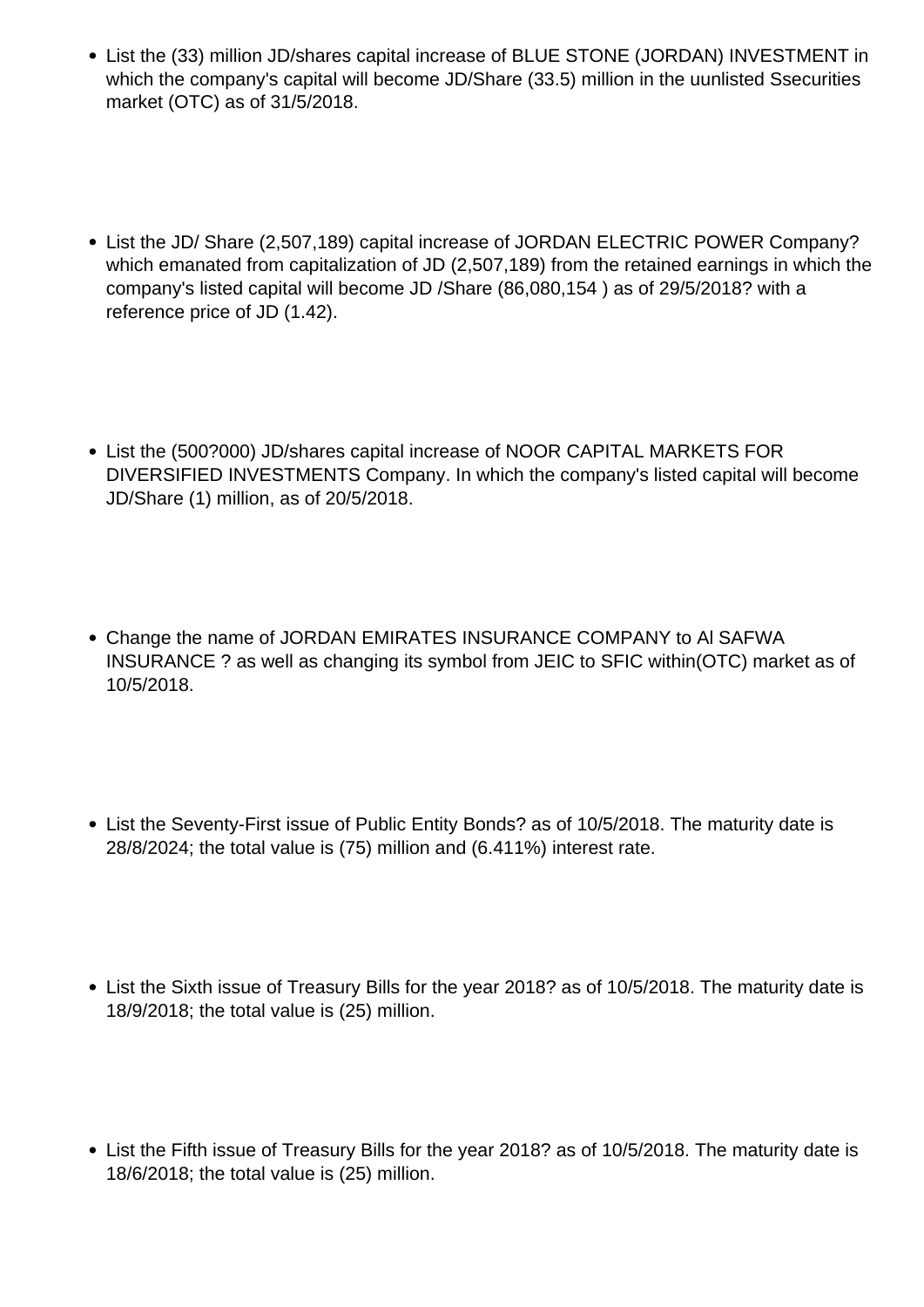- List the Fourth issue of Treasury Bills for the year 2018? as of 10/5/2018. The maturity date is 25/8/2018; the total value is (25) million.
- List the Third issue of Treasury Bills for the year 2018? as of 10/5/2018. The maturity date is 25/5/2018; the total value is (25) million.
- List the Second issue of Treasury Bonds for the year 2018? as of 10/5/2018. The maturity date is 25/1/2021; the re issue was opened to become (200) million and (4.448%) interest rate.
- List the First issue of Treasury variable for the year 2018? as of 10/5/2018. The maturity date is 25/2/2023; the total value is (50) million.
- List the Eighth issue of Treasury Bonds for the year 2018? as of 10/5/2018. The maturity date is 25/3/2021; the total value is (100) million and (4.400%) interest rate.
- List the Seventh issue of Treasury Bonds for the year 2018 in ASE? as of 10/5/2018. The maturity date is 21/3/2023; the total value is (100) million and (5.471%) interest rate.
- List the Sixth issue of Treasury Bonds for the year 2018 in ASE? as of 10/5/2018. The maturity date is 18/3/2028; the total value is (100) million and (6.810%) interest rate.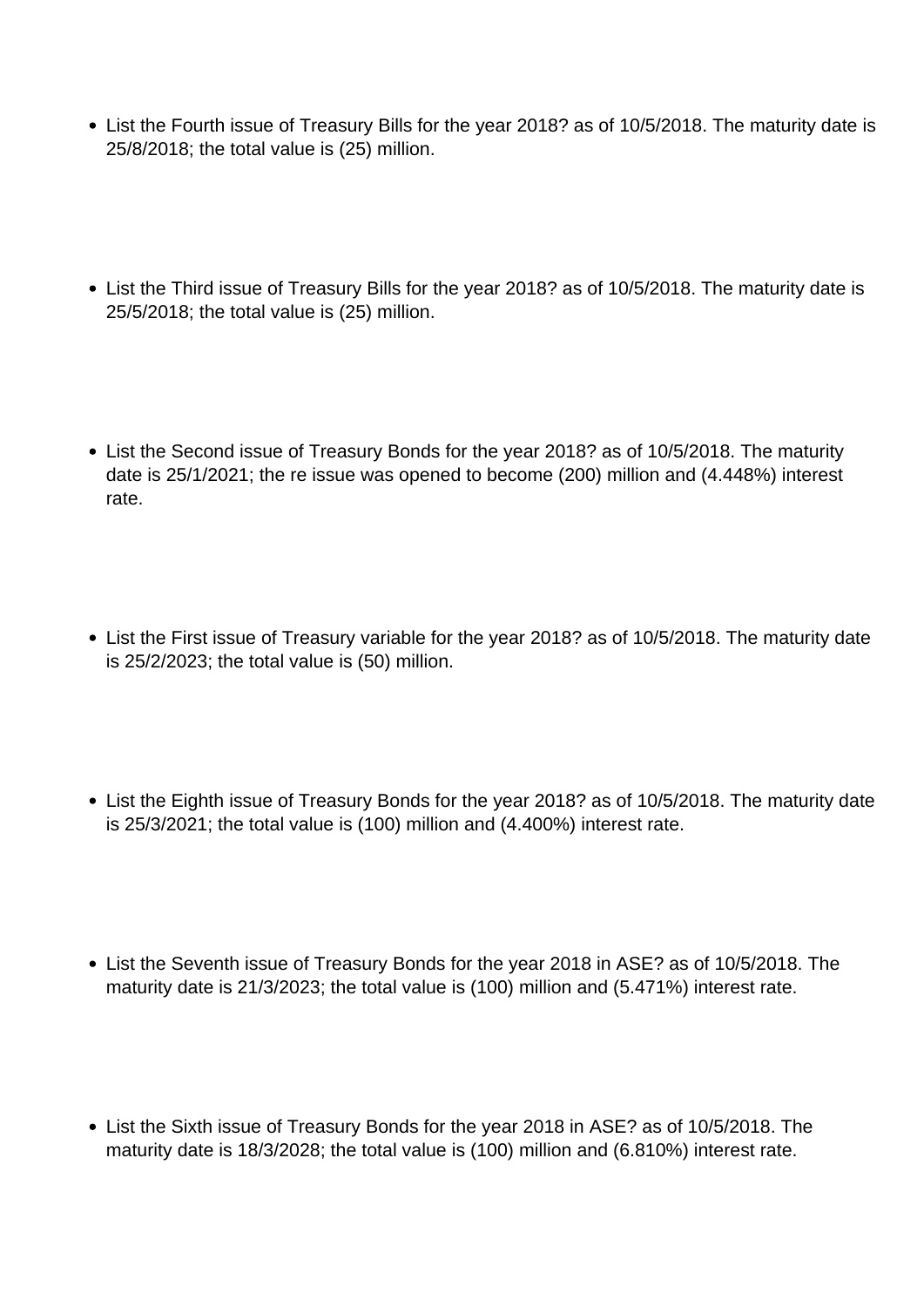- List the Fifth issue of Treasury Bonds for the year 2018 in ASE? as of 10/5/2018. The maturity date is 1/3/2020; the total value is (50) million and (4.139%) interest rate.
- Suspended of trading of the shares of JORDAN WOOD INDUSTRIES / JWICO Company for two trading sessions ? as of 2/5/2018? due to its accumulated losses which exceeds 100% of its capital according to its latest reviewed financial statements Trading on the company shares shall be resumed regularly as of 6/5/2018.
- Suspended of trading of JORDAN PROJECTS FOR TOURISM DEVELOPMENT Company? as of 2/5/ 2018 for not providing the ASE with the reviewed interim financial statements for the period ended on 31/3/2018 during the period specified in the Directives for Listing Securities on the ASE? The Company will remain suspended until providing the ASE with the required financial statements .
- Suspended of trading of JORDAN PRESS FOUNDATION/ AL-RA'I Company? as of 2/5/ 2018 for not providing the ASE with the reviewed interim financial statements for the period ended on 31/3/2018 during the period specified in the Directives for Listing Securities on the ASE? The Company will remain suspended until providing the ASE with the required financial statements .

# **April**

Floating the Opening price for GENERAL MINING Company? as of 30/4/2018.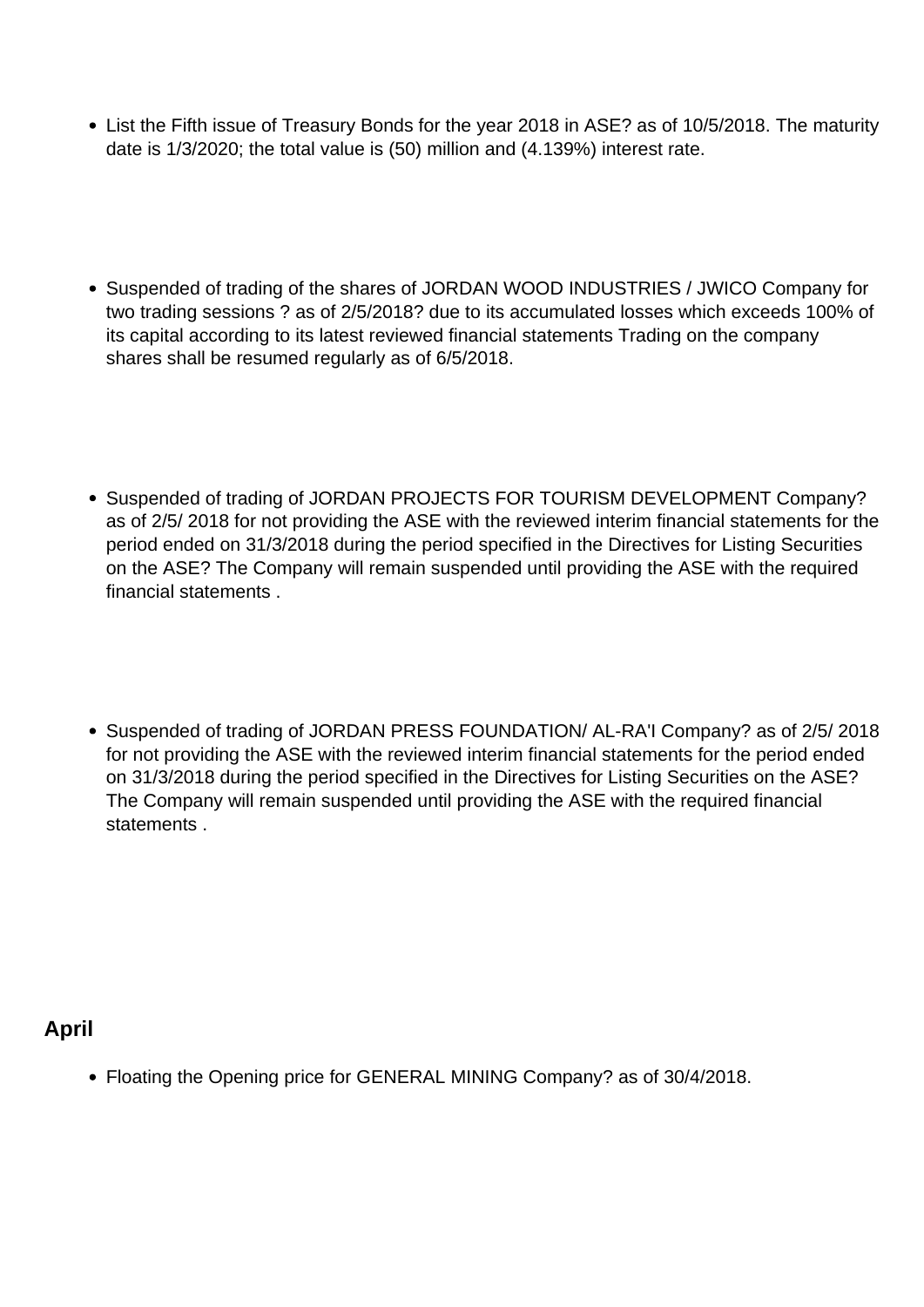- Resumed the Trading on the shares of GENERAL MINING Companies', as of 30/4/2018. Due to extension of the time limit for the above mentioned company to accommodate its status until the end of March 2019.
- Resumed the Trading on the shares of NOOR CAPITAL MARKTS FOR DIVERSIFIED INVESTMENTS Companies', as of 29/4/2018. after providing the ASE with the interim financial statements for the period ended 31/3/2018? which showed that the company accommodated its status and fulfilled listing conditions of the second market.
- Floating the Opening price for JORDAN PAPER & CARDBOARD FACTORIES Company? as of 25/4/2018.
- Floating the Opening price for AL-SALHIAH INVESTMENT AND REAL ESTATE DEVELOPMENT Company? as of 22/4/2018.
- Transferring the shares of JORDAN FRENCH INSURANCE Company from the Second Market to the First Market, as of 15/4/2018.
- Transferring the shares of ARAB EAST FOR REAL ESTATE INVESTMENTS Company from the Second Market to the First Market as of 15/4/2018.
- Transferring the shares of MEDITERRANEAN TOURISM INVESTMENTS Company from the Second Market to the First Market as of 15/4/2018.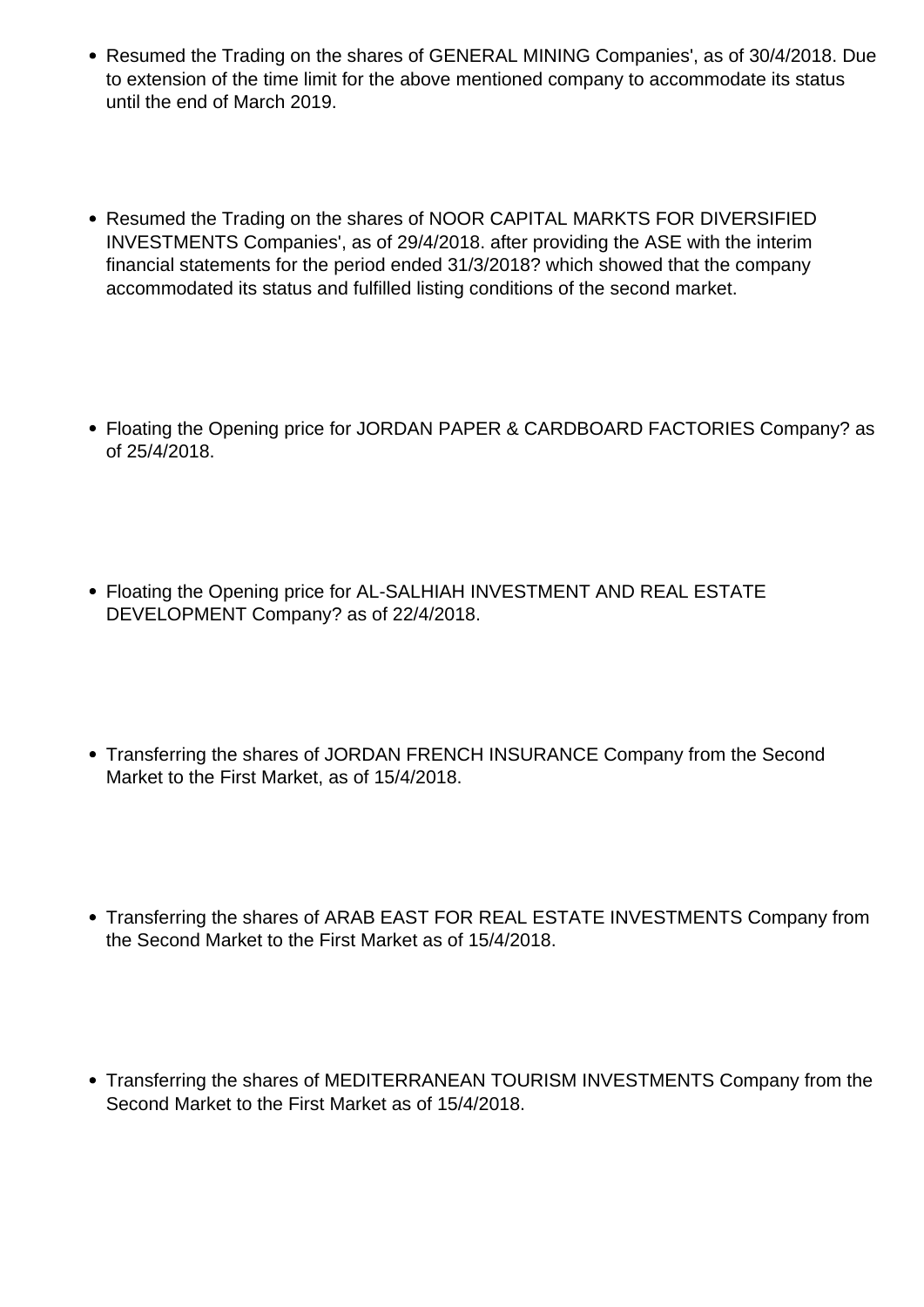- Transferring the shares of JORDAN INSURANCE Company from the First Market to the Second Market, as of 15/4/2018. Due Reduction in the average of the company's profits for the last three years to less than (5%) of the company's paid - in capital.
- Transferring the shares of JORDAN INTERNATIONAL INSURANCE Company from the First Market to the Second Market , as of 15/4/2018. Due Reduction in the average of the company's profits for the last three years to less than (5%) of the company's paid - in capital.
- Transferring the shares of CONTEMPRO FOR HOUSING PROJECTS Company from the First Market to the Second Market, as of 15/4/2018. Due Reduction in the average of the company's profits for the last three years to less than (5%) of the company's paid - in capital.
- Transferring the shares of IBN ALHYTHAM HOSPITAL Company from the First Market to the Second Market, as of 15/4/2018. Due Reduction in the average of the company's profits for the last three years to less than (5%) of the company's paid - in capital.
- Transferring the shares of RUM GROUB FOR TRANSPORTATION & TURISM INVESTMENT Company from the First Market to the Second Market , as of 15/4/2018. Due Reduction in the average of the company's profits for the last three years to less than (5%) of the company's paid - in capital. .
- Transferring the shares of DAR AL DAWA DEVELOPMENT & INVESTMENT Company from the First Market to the Second Market , as of 15/4/2018. Due Reduction in the average of the company's profits for the last three years to less than (5%) of the company's paid - in capital.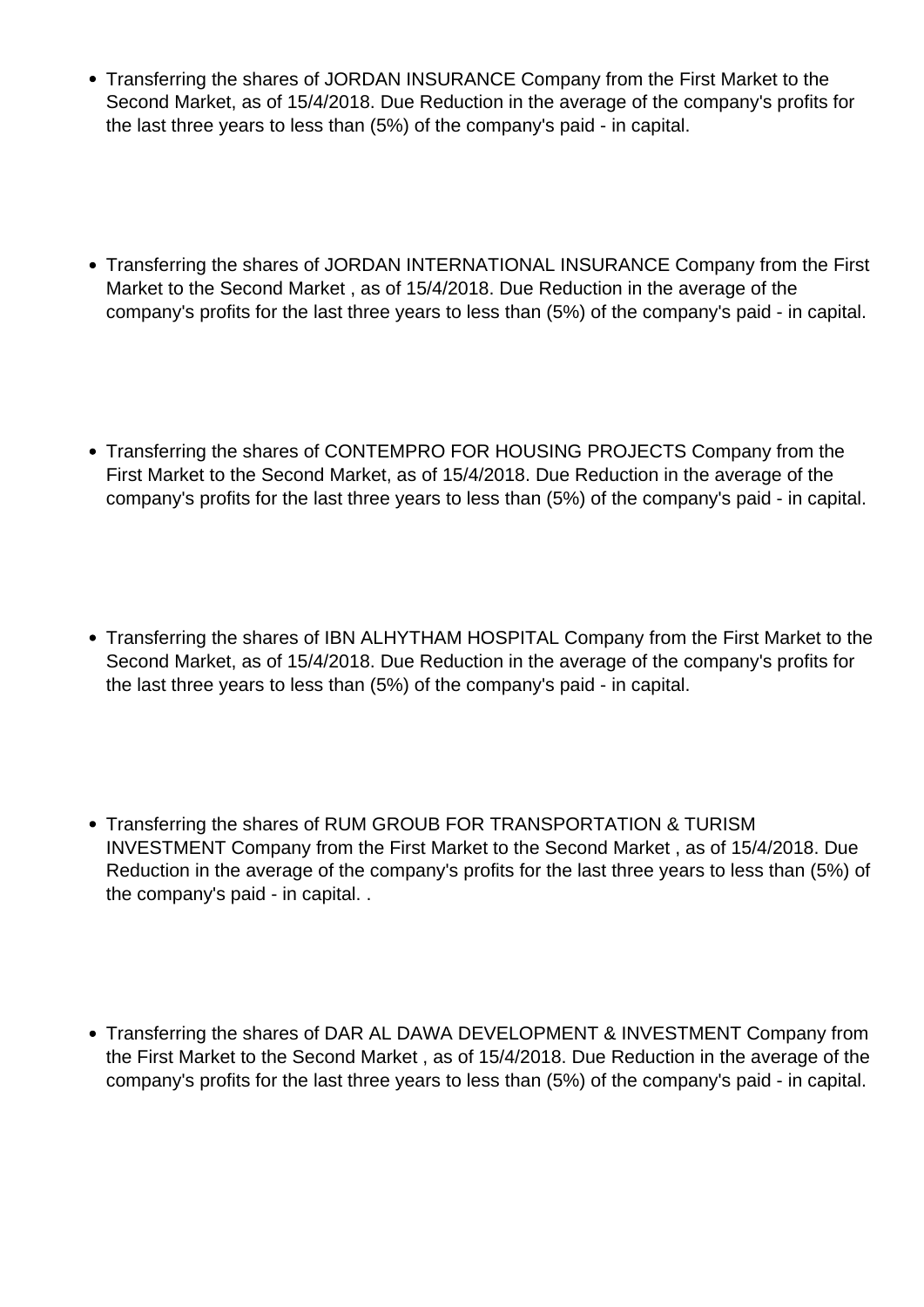- Transferring the shares of CENTURY INVESTMENT GROUP Company from the First Market to the Second Market, as of 15/4/2018. Due Reduction in the average of the company's profits for the last three years to less than (5%) of the company's paid - in capital.
- Transferring the shares of NATIONAL ALUMINIUM INDUSTRIAL Company from the First Market to the Second Market, as of 15/4/2018. Due Reduction in the average of the company's profits for the last three years to less than (5%) of the company's paid - in capital.
- Transferring the shares of Al- SHARQ INVESTMENTS PROJECTS (HOLDING) Company from the First Market to the Second Market, as of 15/4/2018. Due Reduction in Free Float percentage to less than 10% of paid in capital.
- Transferring the shares of UNITED FINANCIAL INVESTMENTS from the First Market to the Second Market, as of 15/4/2018. Due the Company has losses in two years of the last three years.
- Transferring the shares of ARAB LIFE & ACCIDENT INSURANCE from the First Market to the Second Market, as of 15/4/2018. Due Reduction in the average of the company's profits for the last three years to less than (5%) of the company's paid - in capital ? and the net shareholders' equity less than (100%) of its paid - in capital.
- Transferring the shares of Al- BILAD MEDICAL SERVICES from the First Market to the Second Market, as of 15/4/2018. Due The net shareholders' equity less than (100%) of its paid - in capital? and the company has losses before tax in two years of the last three years .
- List the First issue of Treasury Bills for the year 2018, as of 11/4/2018. the maturity date is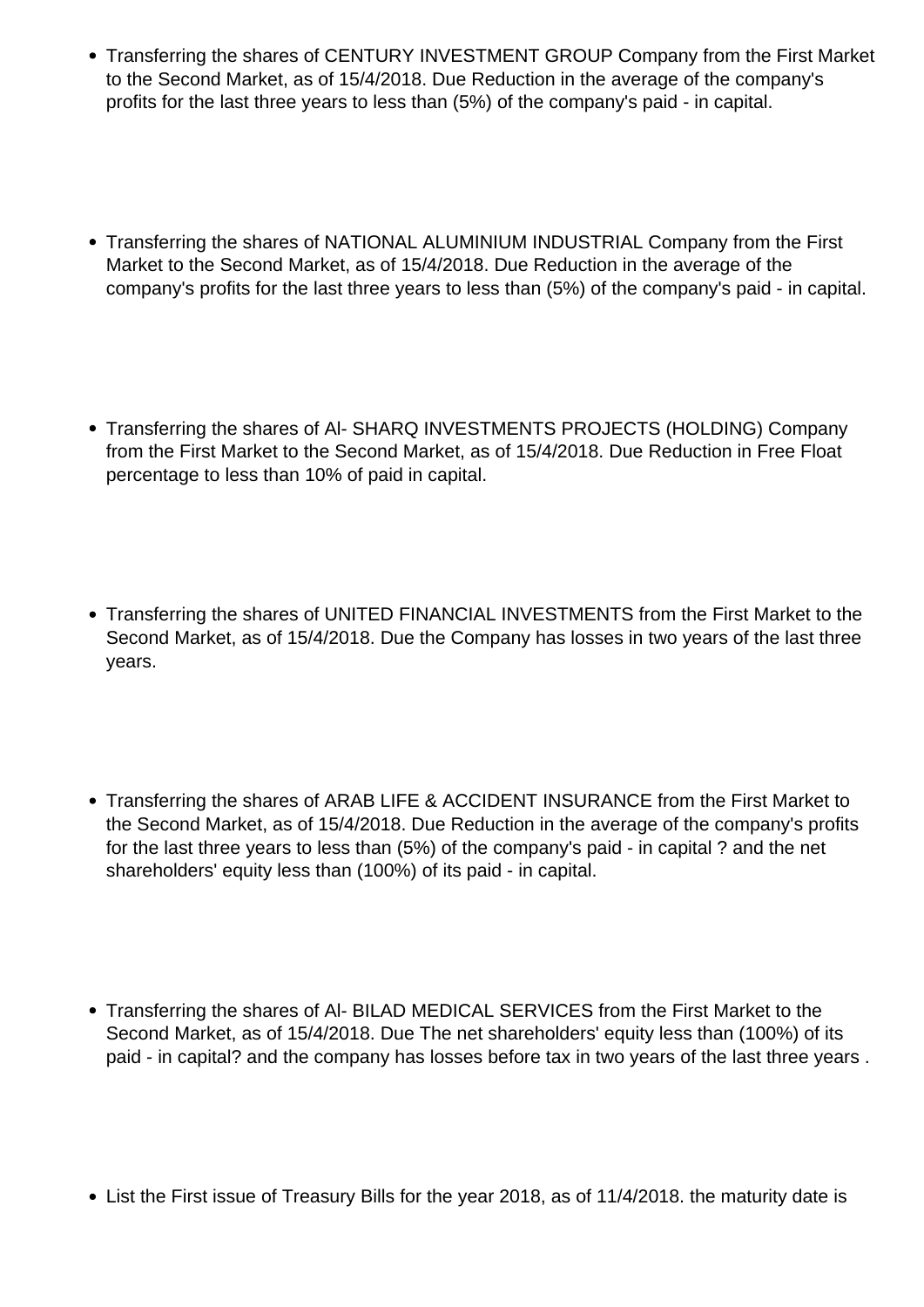30/4/2018; the total value is (50) million.

- List the Second issue of Treasury Bills for the year 2018, as of 11/4/2018. The maturity date is 30/7/2018; the total value is (50) million.
- List the First issue of Treasury Bonds for the year 2018, as of 11/4/2018. The maturity date is 21/1/2020; the total value is (150) million and (4.150%) interest rate.
- List the Second issue of Treasury Bonds for the year 2018 in ASE, as of 11/4/2018. the maturity date is 25/1/2021, the total value is (100) million and (4.448%) interest rate.
- List the Third issue of Treasury Bonds for the year 2018, as of 11/4/2018. the maturity date is 11/2/2023; the total value is (100) million and (5.450%) interest rate.
- List the Fourth issue of Treasury Bonds for the year 2018, as of 11/4/2018. the maturity date is 18/2/2025, the total value is (75) million and (6.284%) interest rate.
- Allow Trading of shares of COMPREHENSIVE LEASING Company in the JD/Share (3) million capital increase, which emanated from the capitalization of JD (2,978,451) from the retained earnings, and JD (21,549) from the voluntary reserves which the allowable for trading company's capital in the OTC market will become JD/Share (10) million , as of 9/4/2018. with a reference price of JD (2.01)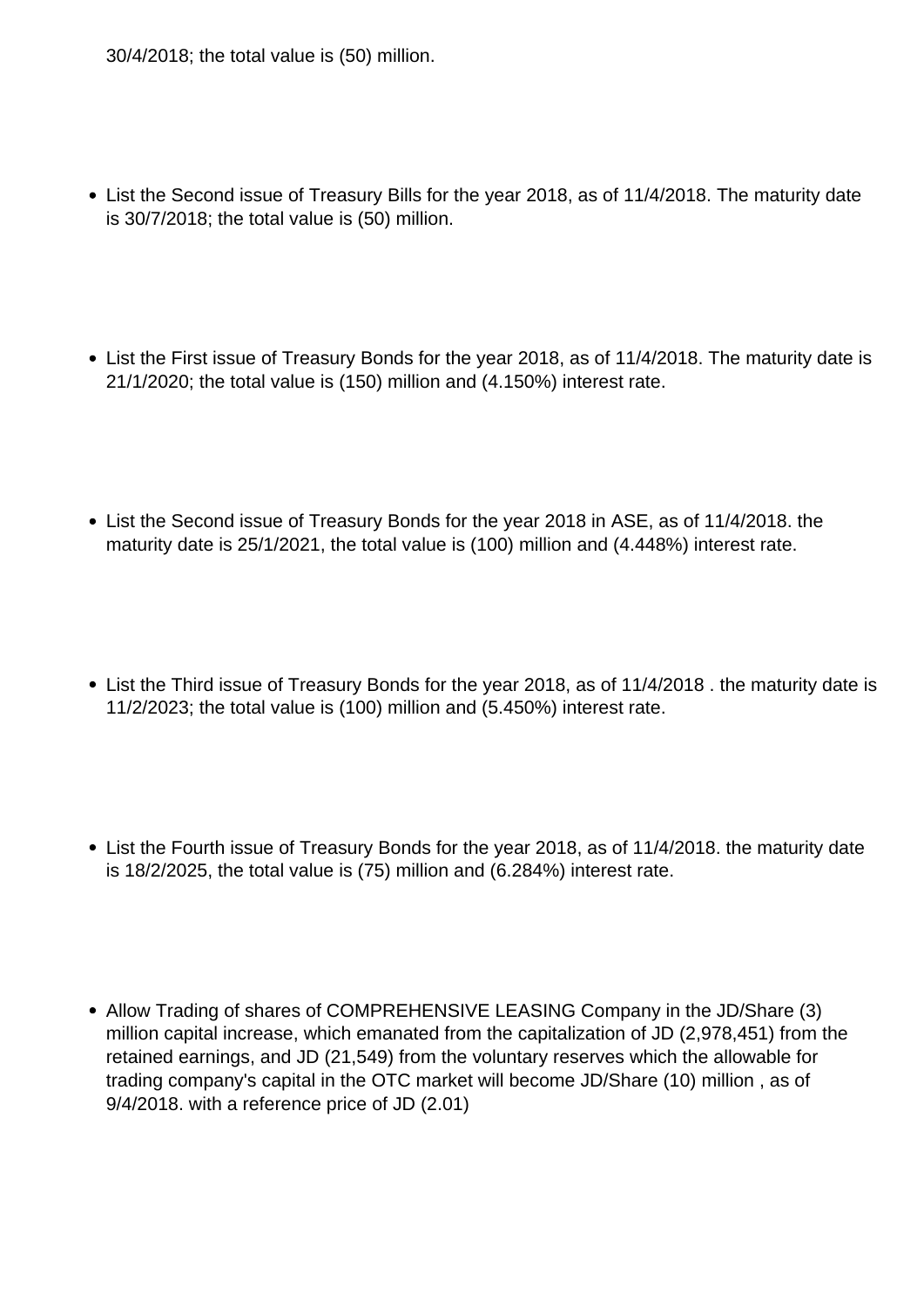- Resumed the Trading of shares of PHILADELPHIA INSURANCE Company as of 8/4/2018. after providing the ASE with the required financial statements.
- Change the sectoral classification of AKARY FOR INDUSTRIES AND REAL ESTATE INVESTMENTS Company, from the Textile, leather and clothing's Sector to the Diversified Financial Services sector as of 5/4/2018.
- Change the sectoral classification of COMPREHENSIVE MULTIPLE PROJECT Company, from the Chemical Industries' Company, to the Diversified Financial Services Sector, as of 5/4/2018.
- Change the sectoral classification of SPECIALIZED JORDANIAN INVESTMENT Company, from the Commercial Services Sector to Real Estate sector, as of 5/4/2018.
- Suspended of the trading of JORDAN PRESS FOUNDATION/ AL-RA'I Company in ASE for two trading sessions as of 1/4/ 2018, Due to its accumulated losses which exceeds 100% of its capital according to its latest audited annual financial statements Trading on the company's shares shall be resumed regularly as of 3/4/ 2018.
- Suspended of the trading of JORDAN PROJECTS FOR TOURISM DEVELOPMENT Company in ASE as of 1/4/ 2018. for not providing the ASE with its audited annual financial statements for the period ended on 31/12/2017 during the period specified in the Directivesfor Listing Securities on the Amman Stock Exchane The company will remain suspended until providing the ASE with the required financial statements .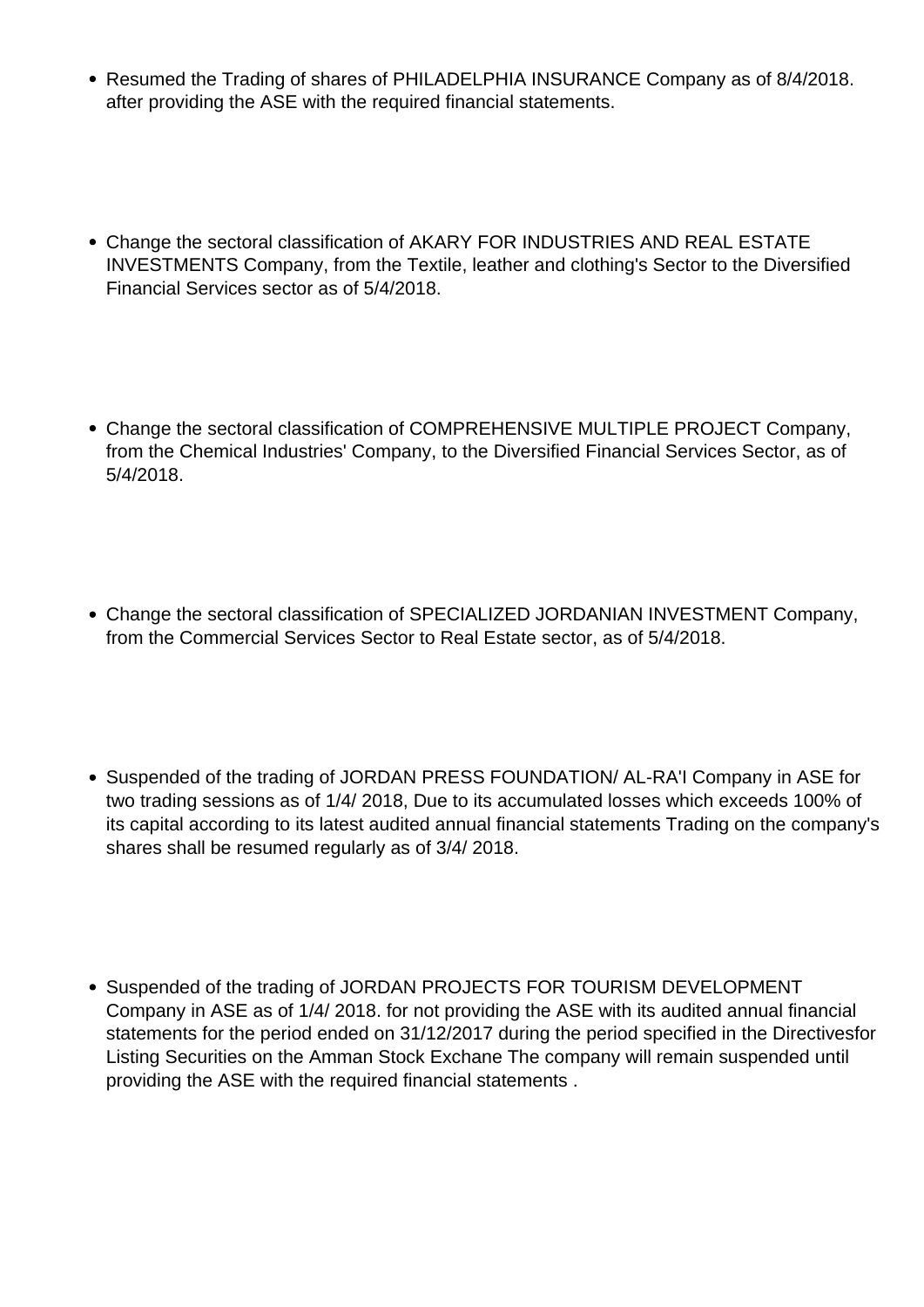- Suspended of the trading of PHILADELPHIA INSURANCE Company in ASE, as of 1/4/ 2018, for not providing the ASE with its audited annual financial statements for the period ended on 31/12/2017 during the period specified in the Directivesfor Listing Securities on the Amman Stock Exchange The company will remain suspended until providing the ASE with the required financial statements .
- Suspended of the trading of NOOR CAPITAL MARKTS FOR DIVERSIFIED INVESTMENTS in ASE, as of 1/4/2018, For not accommodating its status and breashing listing conditions of the second market, according to its audited annual financial statements for the year 2017.

# **March**

- Suspended of the trading of the shares of GENERAL MINING Company as of 25/3/2018? for not accommodating its status and breaching listing conditions of the second market according to its audited annual financial statements for the year 2017 .
- Floating the Opening price for THE HOLY LAND INSURANCE Company? as of 19/3/2018.
- Suspended of the trading of Jordan Cement Factories Company for a trading session as of 14/3/ 2018? due to its accumulated losses which exceeds 75% of its capital according to its latest audited annual financial statements. Trading on the company's shares shall be resumed regularly as of 15/3/ 2018.
- List the Seventy Three issues of Public Entity Bonds? as of 13/3/2018. The maturity date is 5/12/2022; the total value is JD (50) million and (5.556%) interest rate.
- Floating the Opening price for AMAN FOR SECURITIES Company? as of 8/3/2018.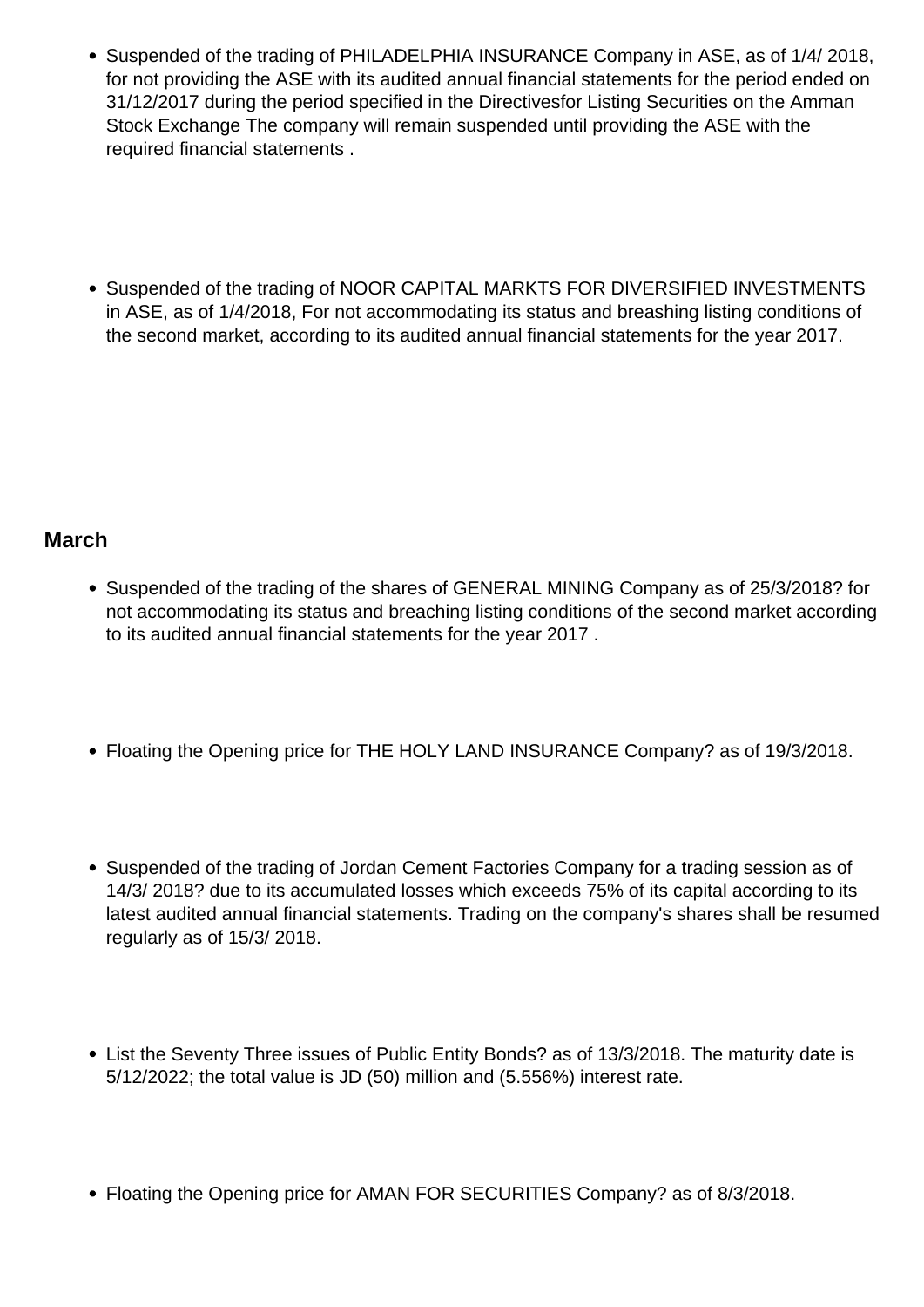# **February**

- Floating the Opening price for AL-QARIA FOOD & VEGETABLE OIL INDUSTRIES Company, as of 25/2/2018.
- List the JD/ shares (100 ) million of ALIA- THE ROYAL JORDANIAN AIRLINES PLC. Company's capital increase, in which the company's listed capital will become JD/Share (246,405,342), as of 20/2/2018.
- Cancelling the trading in the shares of AL JAMIL FOR INVESTMENTS Company from the (OTC) market due to submission a lawsuit to the court for compulsory liquidation as of 11/2/2018.
- Cancelling the trading in the shares of AL BARAKAT INVESTMENT GROUP Company from the (OTC) market due to submission a lawsuit to the court for compulsory liquidation as of 11/2/2018.
- Continue suspending the shares of AL JAMIL FOR INVESTMENTS Company in the (OTC) market, regarding submission of an application to the court for compulsory liquidation until further notice is announced.
- Continue Suspending the shares of AL BARAKAT INVESTMENT GROUP Company in the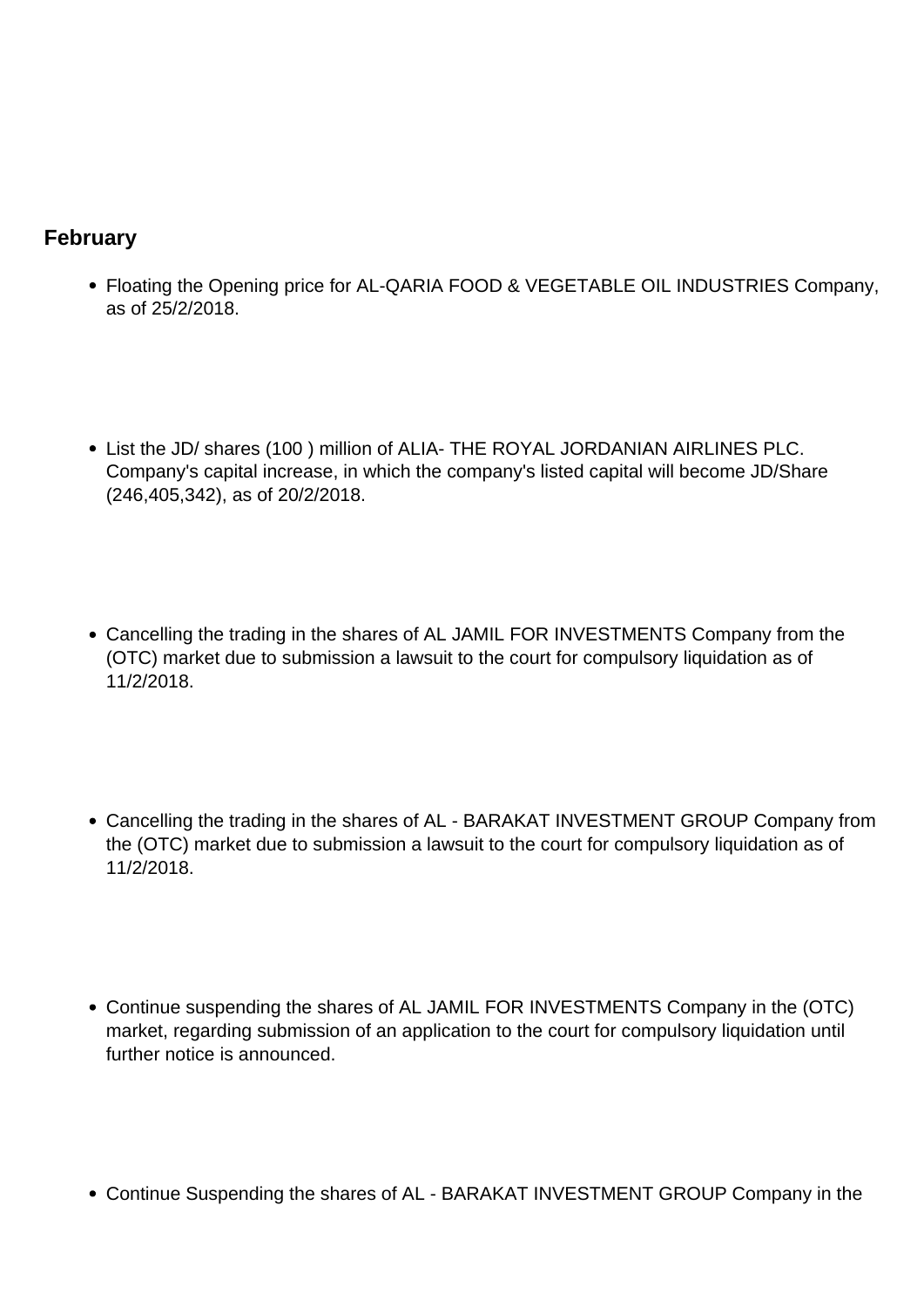(OTC) market ,regarding submission of an application to the court for compulsory liquidation until further notice is announced.

List the JD/ shares (600,000 ) of GENERAL MINING Company's capital increase, in which the company's listed capital will become JD/Share (1.1) million, as of 5/2/2018.

# **January**

- Suspend the trading of AL JAMIL FOR INVESTMENTS Company's as of 29/1/2018? until further notice is announced .
- Suspend the trading of AMANA FOR AGR&INDUSTRAIL INVESTMENT Company's as of 29/1/2018? until further notice is announced .
- Suspend the trading of AL-BARAKAT INVESTMEN Company's as of 29/1/2018 ? until further notice is announced .
- Cancelling the trading in the shares JORDAN PROJECTS FOR TOURISM Company's from the OTC market and resumed in the second market with a floated reference price as of 28/1/2018.
- List the shares JORDANIAN DUTY FREE Company's capital increase? which emanated from the capitalization of JD (7.5) million from the retained earnings? and JD (7.5) million from the Voluntary Reserves in which the company's listed capital will become JD/Share (22.5) million? as of 22/1/2018.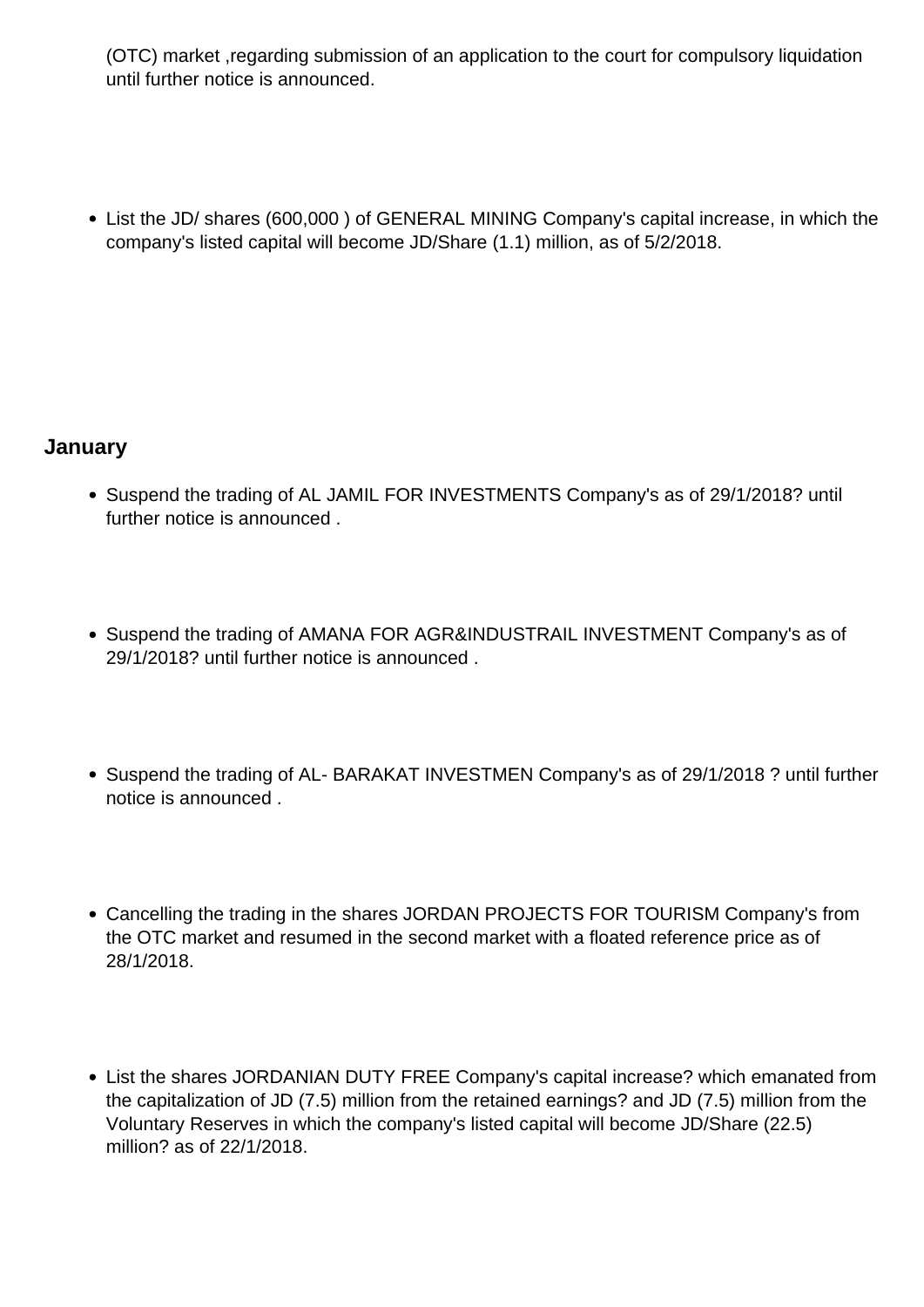- Cancelling the trading in the shares of UNITED GROUB HOLDING Company's from the OTC market due to the compulsory liquidation of the company? as of 21/1/2018.
- List the Seventy two issue of Public Entity Bonds? as of 17/1/2018. The maturity date is 7/9/2022; the total value is JD (50) million and (5.479%) interest rate.
- Floating the Opening price for JORDAN PROJECTS FOR TOURIS DEVELOPMENT Company? as of 15/1/2018.
- Floating the Opening price for DELTA INSURANCE Company? as of 11/1/2018.
- Resumed the Trading on the shares of AL ENTKAEYA FOR INVESTMENT & REALESTATE DEVELOPMENT Company's? as of 9/1/2018? with a reference price of JD (0? 76)
- Floating the Opening price for AL-BILAD SECURITIES AND INVESTMENT Company? as of 8/1/2018.
- Suspend the Trading of on the shares of NOOR CAPITAL MARKTS FOR DIVERSIEIED INVESTMENTS Company's? as of 8/1/2018? until all capital reduction procedures are completed.
- Floating the Opening price for THE MEDITERRANEAN &GULF INSURANCE COMPANY-JORDAN P.L. Company? as of 4/1/2018.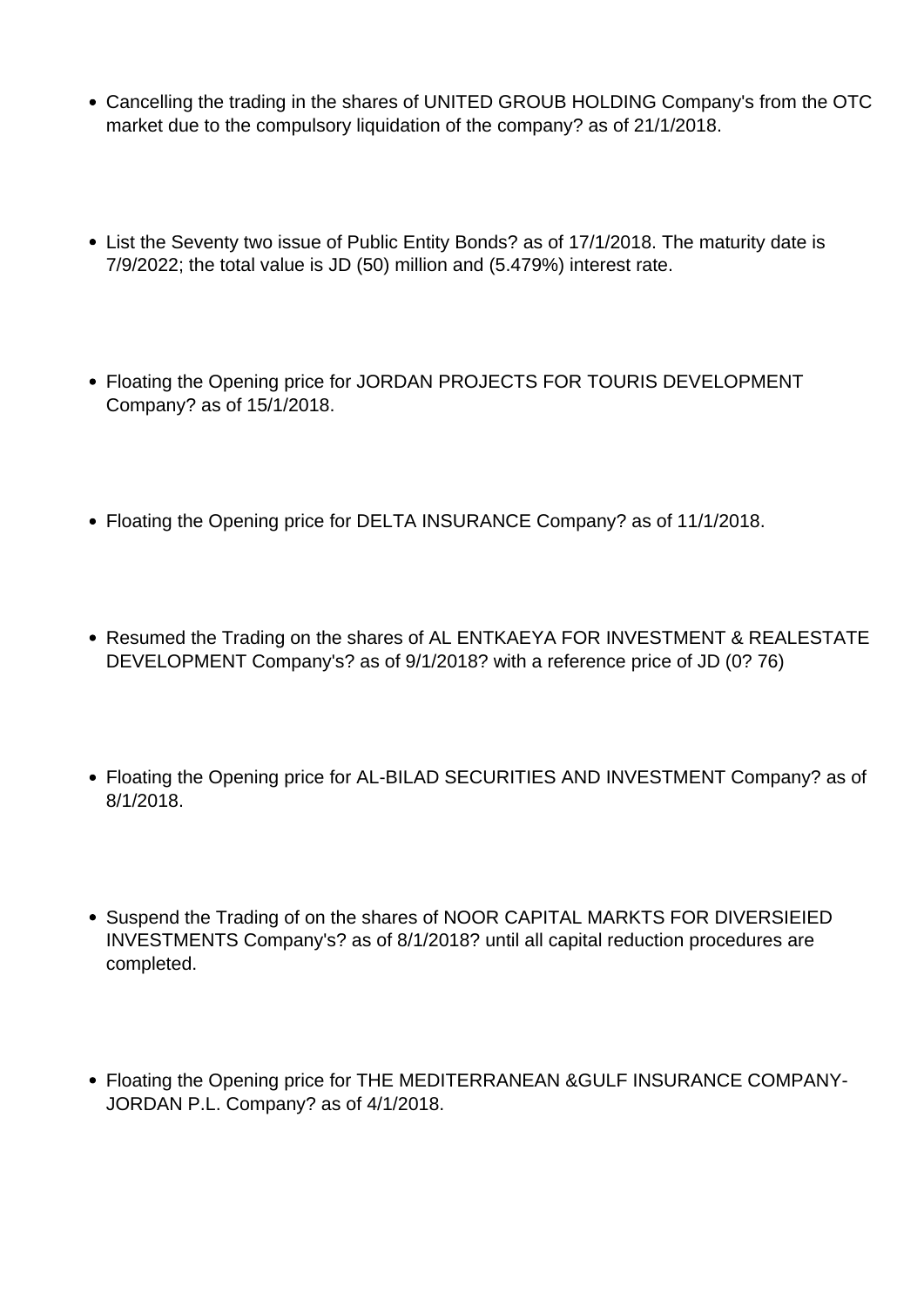- List the Twenty issue of Treasury bills? for the year 2017? as of 4/1/2018. The maturity date is 29/1/2018. The total value is (10) million.
- List the Twenty-First issue of Treasury Bills? for the year 2017? as of 4/1/2018. The maturity date is 29/4/2018. The total value is (10) million.
- List the Twenty-Second issue of Treasury Bills? for the year 2017as of 4/1/2018. The maturity date is 9/2/2018. The total value is (25) million.
- List the Twenty- Third issue of Treasury Bills? for the year 2017 as of 4/1/2018. The maturity date is 9/5/2018. The total value is (25) million.
- Resumed the Trading on the shares of TUHAMA FOR FINANCIAL INVRSTMENT Company's? as of 3/1/2018? for the company pay all due fees and charges.
- Resumed the Trading on the shares of AKRARY FOR INDUSTRIES AND REAL ESTATE INVESTMENT Company? as of 3/1/2018? for the company pay all due fees and charges.
- Resumed the Trading on the shares of NOOR CAPITAL MARKETS FOR DIVERSIFIED Company's? as of 3/1/2018? with a reference priced (1.60) .
- Suspend the Trading of on the shares of TUHAMA FOR FINANCIAL INVRSTMENT Company's? as of 2/1/2018. Until the company pay all due fees and charges.
- Suspend the Trading of on the shares of AKRARY FOR INDUSTRIES AND REAL ESTATE INVESTMENT Company's? as of 2/1/2018. Until the company pay all due fees and charges